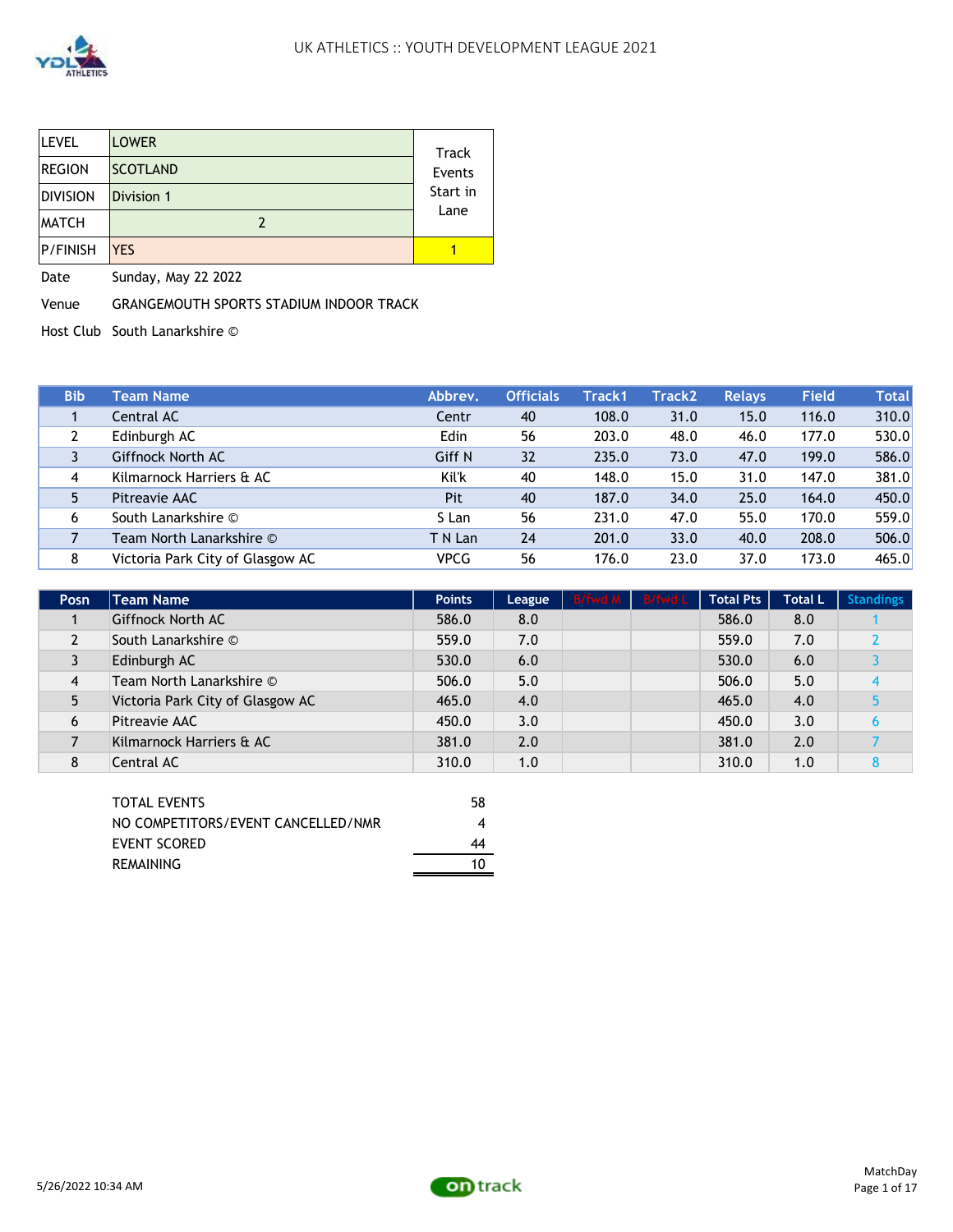

|      |   | 100m U15 Boys A           | Wind        | 0.7   |              |      |    | 100m U15 Boys B         | Wind        | 2.2   |            |
|------|---|---------------------------|-------------|-------|--------------|------|----|-------------------------|-------------|-------|------------|
|      |   | Posn No. Athlete          | Club        | Perf  | <b>AAA</b>   |      |    | Posn No. Athlete        | Club        | Perf  | <b>AAA</b> |
| 1    | 6 | Owen MURPHY               | S Lan       | 11.59 | $\mathbf{1}$ | 1    |    | 66 Callum HALL          | S Lan       | 12.88 |            |
| 2    | 8 | <b>Finlay HALL</b>        | <b>VPCG</b> | 12.51 |              | 2    |    | 44 David INGLIS         | Kil'k       | 13.00 |            |
| 3    | 7 | <b>Alex BURNS</b>         | T N Lan     | 12.76 |              | 3    | 77 | Sam WISHART             | T N Lan     | 13.78 |            |
| 4    | 5 | Sam MITCHELL-HENRY        | Pit         | 13.00 |              | 4    | 33 | Nathan BOOKER           | Giff N      | 13.91 |            |
| 5    | 2 | Lachie STEENE             | Edin        | 13.14 |              | 5    | 55 | Sam PARKER              | Pit         | 13.95 |            |
| 6    | 4 | <b>Cameron MCGAREY</b>    | Kil'k       | 13.89 |              | 6    |    | 22 Alessandro MACDONALD | Edin        | 14.60 |            |
| 7    | 3 | <b>Rishon XAVIER</b>      | Giff N      | 13.90 |              | 7    |    |                         |             |       |            |
| 8    | 1 | Sandy BATEMAN             | Centr       | 15.31 |              | 8    |    |                         |             |       |            |
|      |   | 100m NS U15 Boys A        | Wind        |       |              |      |    | 100m NS U15 Boys B      | Wind        |       |            |
|      |   | Posn No. Athlete          | Club        | Perf  | <b>AAA</b>   |      |    | Posn No. Athlete        | Club        | Perf  | <b>AAA</b> |
| 1    |   |                           |             |       |              | 1    |    |                         |             |       |            |
| 2    |   |                           |             |       |              | 2    |    |                         |             |       |            |
| 3    |   |                           |             |       |              | 3    |    |                         |             |       |            |
| 4    |   |                           |             |       |              | 4    |    |                         |             |       |            |
| 5    |   |                           |             |       |              | 5    |    |                         |             |       |            |
| 6    |   |                           |             |       |              | 6    |    |                         |             |       |            |
| 7    |   |                           |             |       |              | 7    |    |                         |             |       |            |
| 8    |   |                           |             |       |              | 8    |    |                         |             |       |            |
|      |   |                           |             |       |              |      |    |                         |             |       |            |
|      |   | 200m U15 Boys A           | Wind        | 00.20 |              |      |    | 200m U15 Boys B         | Wind        |       |            |
| Posn |   | No. Athlete               | Club        | Perf  | <b>AAA</b>   | Posn |    | No. Athlete             | Club        | Perf  | <b>AAA</b> |
| 1    | 6 | Owen MURPHY               | S Lan       | 23.82 | $\mathbf{1}$ | 1    |    | 66 Angus WILKINSON      | S Lan       | 25.75 |            |
| 2    | 8 | <b>Finlay HALL</b>        | <b>VPCG</b> | 26.00 |              | 2    | 33 | <b>Martin ROLFE</b>     | Giff N      | 26.57 |            |
| 3    | 3 | Zander SUMMERHILL         | Giff N      | 26.59 |              | 3    | 88 | Magnus BRYCE            | <b>VPCG</b> | 26.63 |            |
| 4    | 2 | Lachie STEENE             | Edin        | 26.76 |              | 4    | 77 | Richard ALEXANDER       | T N Lan     | 27.23 |            |
| 5    | 5 | Sam MITCHELL-HENRY        | Pit         | 27.24 |              | 5    | 44 |                         | Kil'k       | 28.30 |            |
| 6    | 7 | Sam WISHART               | T N Lan     | 28.00 |              | 6    |    | 22 Alessandro MACDONALD | Edin        | 29.44 |            |
| 7    | 4 | <b>Cameron MCGAREY</b>    | Kil'k       | 28.19 |              | 7    |    | 55 Frazer LEES          | Pit         | 30.28 |            |
| 8    | 1 | Harris FLEMING            | Centr       | 28.28 |              | 8    | 11 | <b>Finley MACGREGOR</b> | Centr       | 31.61 |            |
|      |   | 300m U15 Boys A           |             |       |              |      |    | 300m U15 Boys B         |             |       |            |
|      |   | Posn No. Athlete          | Club        | Perf  | <b>AAA</b>   | Posn |    | No. Athlete             | Club        | Perf  | <b>AAA</b> |
| 1    | 6 | <b>Francis SANTANGELI</b> | S Lan       | 37.26 | 1            | 1    | 66 | Jak WEIR                | S Lan       | 40.87 | 4          |
| 2    | 8 | James CLARK               | <b>VPCG</b> | 37.42 | 1            | 2    | 33 | Zander SUMMERHILL       | Giff N      | 42.59 |            |
| 3    | 3 | Rory TAYLOR YOUNG         | Giff N      | 38.24 | 1            | 3    | 77 | Harris MACLEOD          | T N Lan     | 48.07 |            |
| 4    | 4 | Jamie WORK                | Kil'k       | 41.37 | 4            | 4    |    | 22 Josh DAUNT           | Edin        | 48.34 |            |
| 5    | 7 | <b>Alex BURNS</b>         | T N Lan     | 41.84 | 4            | 5    | 88 | Evan PAPWORTH           | <b>VPCG</b> | 54.41 |            |
| 6    | 2 | Jamie DUNCAN              | Edin        | 45.00 |              | 6    |    |                         |             |       |            |
| 7    | 5 | Ross ALLAN                | Pit         | 47.66 |              | 7    |    |                         |             |       |            |

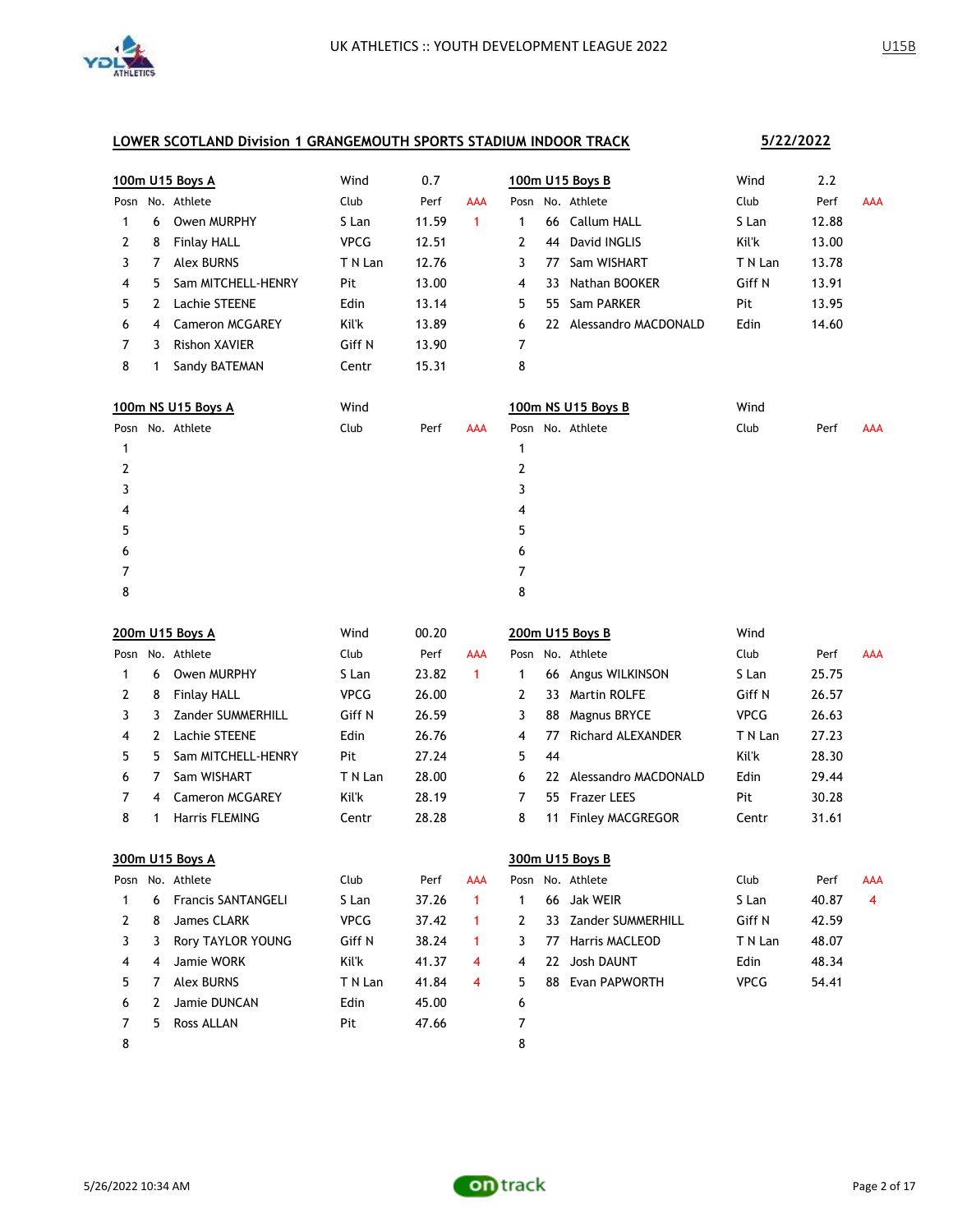

|      |   | 800m U15 Boys A    |             |          |            | 800m U15 Boys B |     |                |       |          |            |  |
|------|---|--------------------|-------------|----------|------------|-----------------|-----|----------------|-------|----------|------------|--|
| Posn |   | No. Athlete        | Club        | Perf     | <b>AAA</b> | Posn            |     | No. Athlete    | Club  | Perf     | <b>AAA</b> |  |
|      | 2 | Harry MACKAY       | Edin        | 02:14.39 | 4          |                 | 22  | Jamie DUNCAN   | Edin  | 02:25.59 |            |  |
| 2    | 4 | Jamie WORK         | Kil'k       | 02:18.65 |            | 2               | 66  | Daniel SIMPSON | S Lan | 02:26.48 |            |  |
| 3    | 6 | Ryan MCNAMARA      | S Lan       | 02:21.82 |            | 3.              | 44  | David INGLIS   | Kil'k | 02:27.13 |            |  |
| 4    |   | Lewis DAVIDSON     | Giff N      | 02:25.96 |            | 4               | 55. | Archie RODGERS | Pit   | 02:38.47 |            |  |
| 5.   | 5 | <b>Frazer LEES</b> | Pit         | 02:28.83 |            | 5               |     |                |       |          |            |  |
| 6    |   | Joshua HARMEN      | T N Lan     | 02:40.77 |            | 6               |     |                |       |          |            |  |
|      | 8 | Romesh MILLER      | <b>VPCG</b> | 02:41.96 |            |                 |     |                |       |          |            |  |
| 8    |   |                    |             |          |            | 8               |     |                |       |          |            |  |

|   | 800m NS U15 Boys A |                  |      |      |            |   | 800m NS U15 Boys B |                  |      |      |     |  |  |  |
|---|--------------------|------------------|------|------|------------|---|--------------------|------------------|------|------|-----|--|--|--|
|   |                    | Posn No. Athlete | Club | Perf | <b>AAA</b> |   |                    | Posn No. Athlete | Club | Perf | AAA |  |  |  |
|   |                    |                  |      |      |            |   |                    |                  |      |      |     |  |  |  |
|   |                    |                  |      |      |            |   |                    |                  |      |      |     |  |  |  |
|   |                    |                  |      |      |            |   |                    |                  |      |      |     |  |  |  |
| 4 |                    |                  |      |      |            | 4 |                    |                  |      |      |     |  |  |  |
| כ |                    |                  |      |      |            | 5 |                    |                  |      |      |     |  |  |  |
| 6 |                    |                  |      |      |            | 6 |                    |                  |      |      |     |  |  |  |
|   |                    |                  |      |      |            |   |                    |                  |      |      |     |  |  |  |
| 8 |                    |                  |      |      |            | 8 |                    |                  |      |      |     |  |  |  |

|      |    | 1500m U15 Boys A       |             | <b>REC</b> |                |   |    | 1500m U15 Boys B       |        |          |            |
|------|----|------------------------|-------------|------------|----------------|---|----|------------------------|--------|----------|------------|
| Posn |    | No. Athlete            | Club        | Perf       | <b>AAA</b>     |   |    | Posn No. Athlete       | Club   | Perf     | <b>AAA</b> |
| 1    | 6  | Angus WILKINSON        | S Lan       | 04:10.64   |                | 1 | 66 | John FROOD             | S Lan  | 04:50.78 |            |
| 2    | 3  | <b>Matthew SHAW</b>    | Giff N      | 04:28.84   | 3              | 2 | 22 | Danny CONVERY          | Edin   | 04:53.21 |            |
| 3    | 2  | Dylan DAUNT            | Edin        | 04:45.30   | $\overline{4}$ | 3 | 33 | <b>Patrick FRASER</b>  | Giff N | 04:55.88 |            |
| 4    | 4  | Lewis ANDERSON         | Kil'k       | 05:01.76   |                | 4 |    |                        |        |          |            |
| 5    | 1  | <b>Harris FLEMING</b>  | Centr       | 05:06.61   |                | 5 |    |                        |        |          |            |
| 6    | 8  | Romesh MILLER          | <b>VPCG</b> | 05:47.01   |                | 6 |    |                        |        |          |            |
| 7    | 5  | <b>Jack MCINNES</b>    | Pit         | 06:20.07   |                | 7 |    |                        |        |          |            |
| 8    |    |                        |             |            |                | 8 |    |                        |        |          |            |
|      |    | 80m Hurdles U15 Boys A | Wind        | $-2.4$     |                |   |    | 80m Hurdles U15 Boys B | Wind   |          |            |
| Posn |    | No. Athlete            | Club        | Perf       | <b>AAA</b>     |   |    | Posn No. Athlete       | Club   | Perf     | <b>AAA</b> |
| 1    | 8  | James CLARK            | <b>VPCG</b> | 13.04      | 4              | 1 |    |                        |        |          |            |
| 2    | 3  | Rory TAYLOR YOUNG      | Giff N      | 13.18      | 4              | 2 |    |                        |        |          |            |
| 3    | 2  | Donald ROSS            | Edin        | 14.23      |                | 3 |    |                        |        |          |            |
| 4    | 22 | Callum ROGER           | Edin        | 15.00      |                | 4 |    |                        |        |          |            |
| 5    | 5  | <b>Jack MCINNES</b>    | Pit         | 17.75      |                | 5 |    |                        |        |          |            |
| 6    |    |                        |             |            |                | 6 |    |                        |        |          |            |
| 7    |    |                        |             |            |                | 7 |    |                        |        |          |            |
| 8    |    |                        |             |            |                | 8 |    |                        |        |          |            |

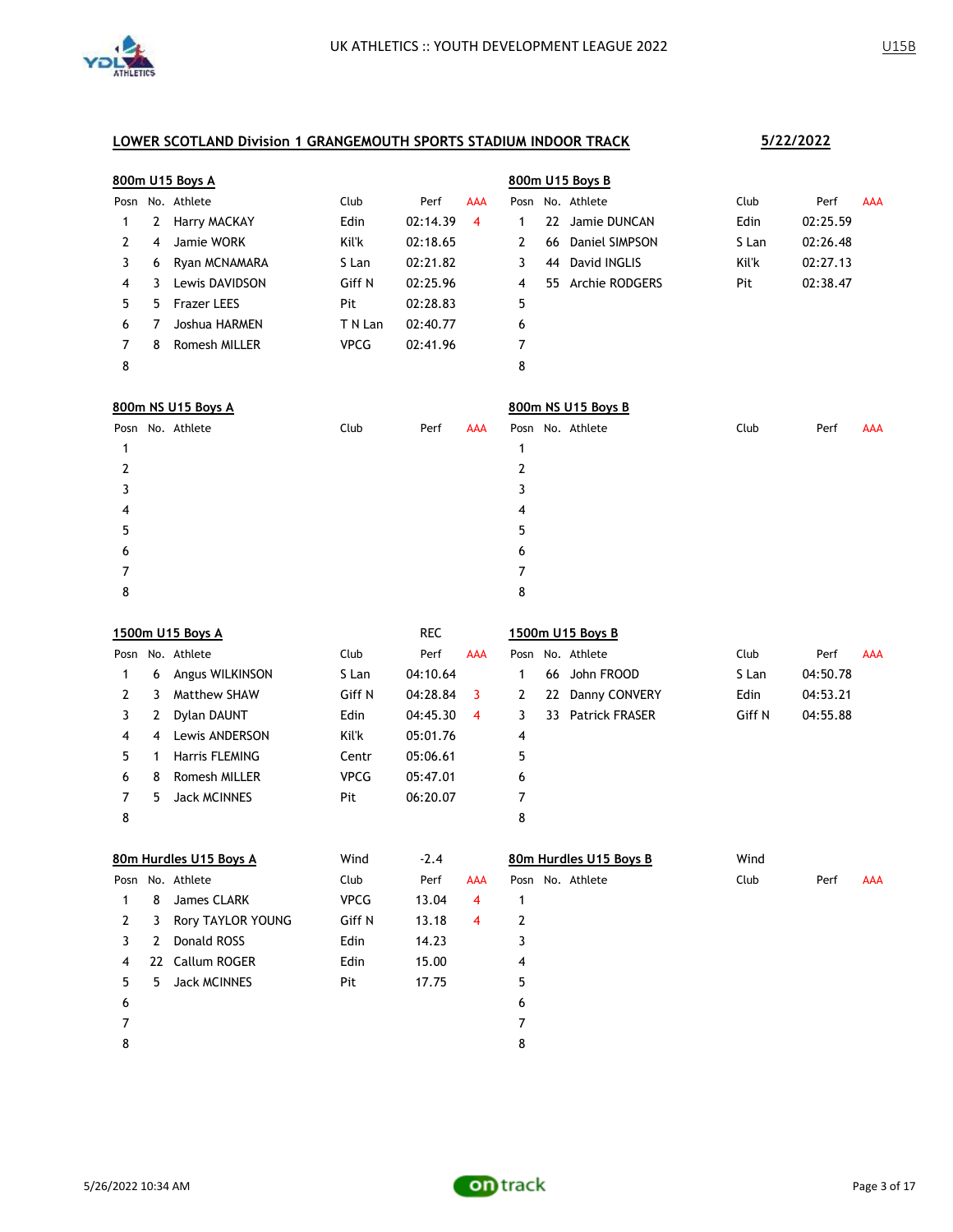

|      |    | Long Jump U15 Boys A     |             |              |            | Long Jump U15 Boys B |    |                        |             |              |            |  |
|------|----|--------------------------|-------------|--------------|------------|----------------------|----|------------------------|-------------|--------------|------------|--|
| Posn |    | Bib Athlete              | Club        | Perf         | <b>AAA</b> | Posn                 |    | Bib Athlete            | Club        | Perf         | <b>AAA</b> |  |
|      | 8  | Magnus BRYCE             | <b>VPCG</b> | 4.88 1.8     |            |                      | 22 | Donald ROSS            | Edin        | $4.44 - 0.9$ |            |  |
|      |    | <b>Richard ALEXANDER</b> | T N Lan     | $4.71 - 1.3$ |            | 2                    | 88 | Finlay HALL            | <b>VPCG</b> | 4.350        |            |  |
|      |    | Euan ARMSTRONG           | Giff N      | $4.62\;0.3$  |            | 3                    |    | Harris FLEMING         | Centr       | 3.73 1.6     |            |  |
| 4    |    | Harry MACKAY             | Edin        | 4.46 2.6     |            | 4                    | 66 | Daniel SIMPSON         | S Lan       | 3.390        |            |  |
| 5.   | 6  | <b>Jack BURNS</b>        | S Lan       | $4.46 - 1.3$ |            | 5.                   | 77 | <b>Archie TURNBULL</b> | T N Lan     | 3.11 0.9     |            |  |
| 6    | 55 |                          | Pit         | 4.35 0.2     |            | 6                    | 33 | <b>Martin ROLFE</b>    | Giff N      | $2.50 - 0.5$ |            |  |
|      |    | <b>Finley MACGREGOR</b>  | Centr       | $4.32 - 0.5$ |            | 7                    |    |                        |             |              |            |  |
| 8    | 4  | Lewis ANDERSON           | Kil'k       | 3.84 0.2     |            | 8                    |    |                        |             |              |            |  |

|      | High Jump U15 Boys A |                          |             |      |     |       | High Jump U15 Boys B |                      |             |      |            |  |  |
|------|----------------------|--------------------------|-------------|------|-----|-------|----------------------|----------------------|-------------|------|------------|--|--|
| Posn |                      | Bib Athlete              | Club        | Perf | AAA | Posn  |                      | Bib Athlete          | Club        | Perf | <b>AAA</b> |  |  |
|      |                      | <b>Richard ALEXANDER</b> | T N Lan     | 1.63 |     | $1 =$ | 88                   | Evan PAPWORTH        | <b>VPCG</b> | 1.45 |            |  |  |
|      |                      | Rory TAYLOR YOUNG        | Giff N      | 1.63 | 3.  | $1 =$ | -66                  | Jak WEIR             | S Lan       | 1.45 |            |  |  |
|      | 6                    | Owen MURPHY              | S Lan       | 1.60 |     |       | 2                    | Donald ROSS          | Edin        | 1.40 |            |  |  |
| 4    | 8                    | Magnus BRYCE             | <b>VPCG</b> | 1.55 | 4   | 4     | 55.                  | Archie RODGERS       | Pit         | 1.25 |            |  |  |
|      | 22                   | Callum ROGER             | Edin        | 1.50 |     | 5.    | 33                   | <b>Rishon XAVIER</b> | Giff N      | x    |            |  |  |
| 6    |                      | Frazer LEES              | Pit         | 1.35 |     | 6     | 77                   | Jamie DYCE           | T N Lan     |      |            |  |  |

| Pole Vault U15 Boys A |                  |      |      |     | Pole Vault U15 Boys B |                  |      |      |     |  |  |
|-----------------------|------------------|------|------|-----|-----------------------|------------------|------|------|-----|--|--|
|                       | Posn Bib Athlete | Club | Perf | AAA |                       | Posn Bib Athlete | Club | Perf | AAA |  |  |

|      | Shot U15 Boys A |                           |             |      |            |      | Shot U15 Boys B |                         |         |      |            |  |  |  |
|------|-----------------|---------------------------|-------------|------|------------|------|-----------------|-------------------------|---------|------|------------|--|--|--|
| Posn |                 | Bib Athlete               | Club        | Perf | <b>AAA</b> | Posn |                 | Bib Athlete             | Club    | Perf | <b>AAA</b> |  |  |  |
|      |                 | Lewis MILLER              | Centr       | 9.51 |            |      |                 | 33 Freddie SCOTT        | Giff N  | 5.96 |            |  |  |  |
|      |                 | Angus GAY                 | T N Lan     | 9.30 |            |      | 8               | George SCOTT            | VPCG    | 5.78 |            |  |  |  |
|      |                 | Zander SUMMERHILL         | Giff N      | 8.37 |            | 3    | 11              | Sandy BATEMAN           | Centr   | 5.74 |            |  |  |  |
| 4    | 4               | <b>Rhian MITCHELL</b>     | Kil'k       | 8.32 |            | 4    | 66              | John FROOD              | S Lan   | 5.60 |            |  |  |  |
| 5.   | 6.              | <b>Francis SANTANGELI</b> | S Lan       | 7.26 |            | 5.   | 22.             | Alessandro MACDONALD    | Edin    | 5.29 |            |  |  |  |
| 6    | 88              | Ivor SCOTT                | <b>VPCG</b> | 7.22 |            | 6    | 5.              | Sam PARKER              | Pit     | 5.25 |            |  |  |  |
|      |                 | Lachie STEENE             | Edin        | 7.16 |            |      | 77              | <b>Findlay CHRISTIE</b> | T N Lan | 4.84 |            |  |  |  |
| 8    | 55.             | Jack MCINNES              | Pit         | 6.07 |            | 8    |                 |                         |         |      |            |  |  |  |

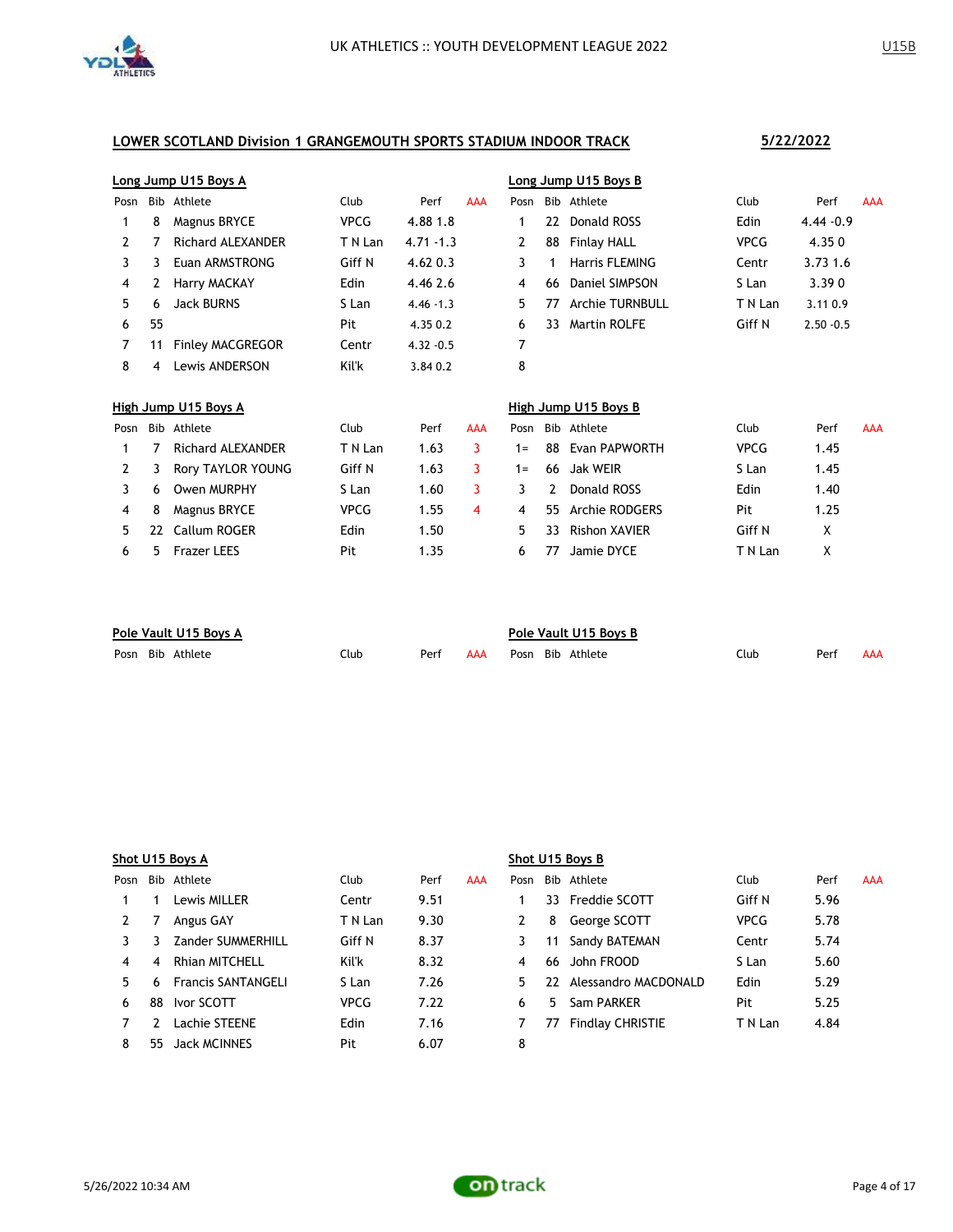

|   | Discus U15 Boys A |                  |         |      |     |   | Discus U15 Boys B |                  |  |      |      |     |  |  |  |
|---|-------------------|------------------|---------|------|-----|---|-------------------|------------------|--|------|------|-----|--|--|--|
|   |                   | Posn Bib Athlete | Club    | Perf | AAA |   |                   | Posn Bib Athlete |  | Club | Perf | AAA |  |  |  |
| 1 | 99                |                  | Event X |      |     |   |                   |                  |  |      |      |     |  |  |  |
| 2 |                   |                  |         |      |     | 2 |                   |                  |  |      |      |     |  |  |  |
| 3 |                   |                  |         |      |     | 3 |                   |                  |  |      |      |     |  |  |  |
| 4 |                   |                  |         |      |     | 4 |                   |                  |  |      |      |     |  |  |  |
| 5 |                   |                  |         |      |     | 5 |                   |                  |  |      |      |     |  |  |  |
| 6 |                   |                  |         |      |     | 6 |                   |                  |  |      |      |     |  |  |  |
| 7 |                   |                  |         |      |     |   |                   |                  |  |      |      |     |  |  |  |
| 8 |                   |                  |         |      |     | 8 |                   |                  |  |      |      |     |  |  |  |
|   |                   |                  |         |      |     |   |                   |                  |  |      |      |     |  |  |  |

| Hammer U15 Boys A |    |                  |         |      |     | Hammer U15 Boys B |  |                  |      |      |     |  |  |  |  |
|-------------------|----|------------------|---------|------|-----|-------------------|--|------------------|------|------|-----|--|--|--|--|
|                   |    | Posn Bib Athlete | Club    | Perf | AAA |                   |  | Posn Bib Athlete | Club | Perf | AAA |  |  |  |  |
| 1                 | 99 |                  | Event X |      |     | 1                 |  |                  |      |      |     |  |  |  |  |
| 2                 |    |                  |         |      |     |                   |  |                  |      |      |     |  |  |  |  |
| 3                 |    |                  |         |      |     | 3                 |  |                  |      |      |     |  |  |  |  |
| 4                 |    |                  |         |      |     | 4                 |  |                  |      |      |     |  |  |  |  |
| 5                 |    |                  |         |      |     | 5                 |  |                  |      |      |     |  |  |  |  |
| 6                 |    |                  |         |      |     | 6                 |  |                  |      |      |     |  |  |  |  |
| 7                 |    |                  |         |      |     |                   |  |                  |      |      |     |  |  |  |  |
| 8                 |    |                  |         |      |     | 8                 |  |                  |      |      |     |  |  |  |  |

|      | Javelin U15 Boys A |                      |         |       |            |      | Javelin U15 Boys B |                        |             |       |            |  |  |
|------|--------------------|----------------------|---------|-------|------------|------|--------------------|------------------------|-------------|-------|------------|--|--|
| Posn |                    | Bib Athlete          | Club    | Perf  | <b>AAA</b> | Posn |                    | Bib Athlete            | Club        | Perf  | <b>AAA</b> |  |  |
|      | 8                  | <b>Fintan ROONEY</b> | VPCG    | 33.85 | 4          |      | 88                 | James CLARK            | <b>VPCG</b> | 29.13 |            |  |  |
| 2    |                    | Lewis MILLER         | Centr   | 27.86 |            |      |                    | 22 Callum ROGER        | Edin        | 19.33 |            |  |  |
|      |                    | Sam WISHART          | T N Lan | 27.81 |            |      | 33                 | Nathan BOOKER          | Giff N      | 14.10 |            |  |  |
| 4    | 4                  | Cameron MCGARFY      | Kil'k   | 25.71 |            | 4    | 55.                | Sam PARKFR             | Pit         | 13.92 |            |  |  |
| 5.   |                    | Freddie SCOTT        | Giff N  | 21.03 |            | 5.   | 44                 | Jamie WORK             | Kil'k       | 11.76 |            |  |  |
| 6    |                    | Jamie DUNCAN         | Edin    | 19.98 |            | 6    | 77                 | <b>Archie TURNBULL</b> | T N Lan     | 11.24 |            |  |  |
|      | 5.                 | Sam MITCHELL-HENRY   | Pit     | 16.52 |            |      | 11                 | Sandy BATEMAN          | Centr       | 10.68 |            |  |  |
| 8    | 66                 | Ryan MCNAMARA        | S Lan   | 12.01 |            | 8    | 6                  | Daniel SIMPSON         | S Lan       | 10.06 |            |  |  |

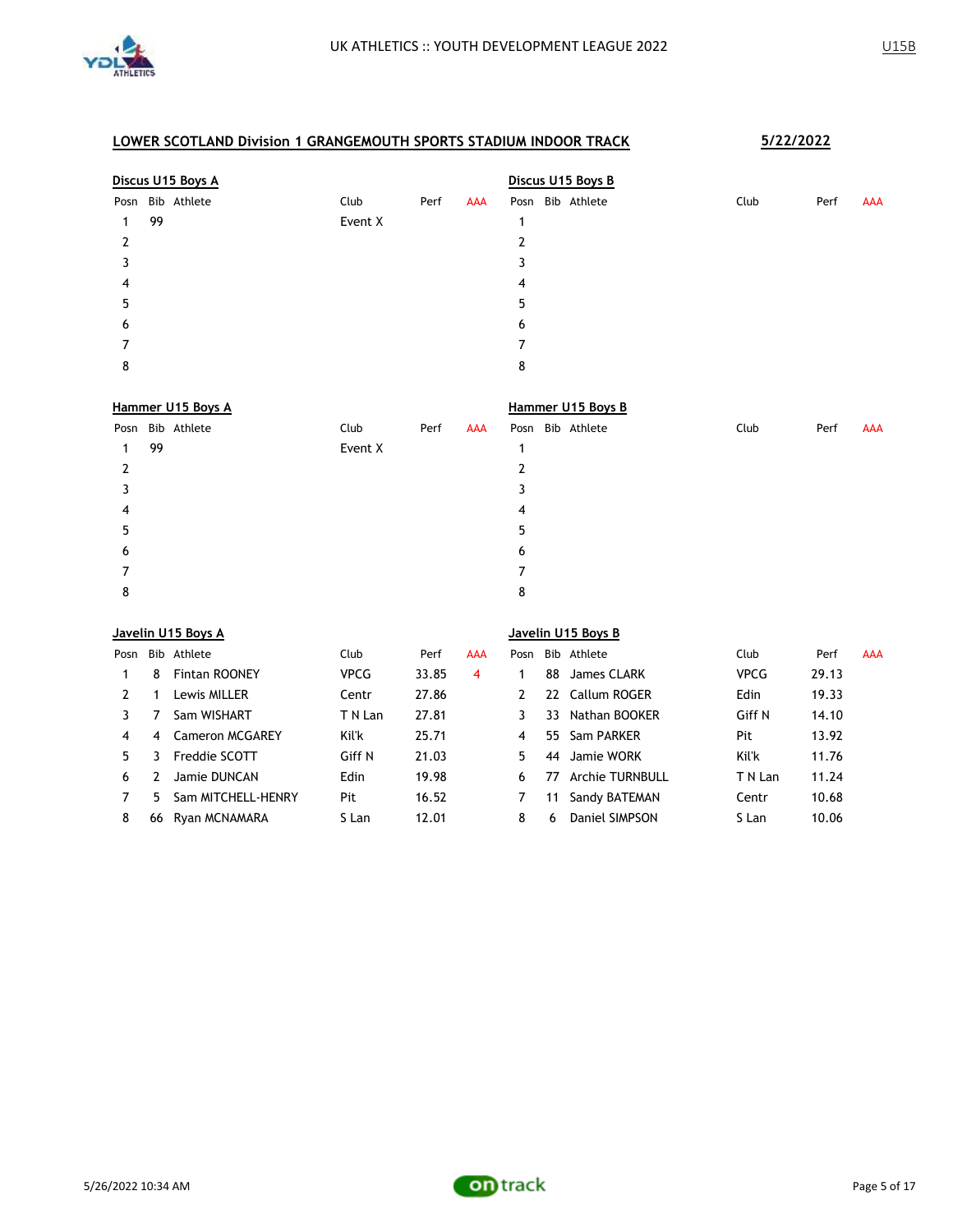

### **4 x 100m U15 Boys A**

|    |   | Posn No. Runners                                                | Club        | Perf  |
|----|---|-----------------------------------------------------------------|-------------|-------|
|    | 8 | Finlay HALL, Mark KELLY, Magnus BRYCE, James CLARK              | <b>VPCG</b> | 49.07 |
|    | 6 | Jack BURNS, Callum HALL, Ryan MCNAMARA, Owen MURPHY             | S Lan       | 50.06 |
|    |   | Angus GAY, Sam WISHART, Richard ALEXANDER, Alex BURNS           | T N Lan     | 52.85 |
| 4  |   | Alessandro MACDONALD, Callum ROGER, Donald ROSS, Lachie STEENE  | Edin        | 53.72 |
| 5. |   | Rishon XAVIER, Euan ARMSTRONG, Nathan BOOKER, Zander SUMMERHILL | Giff N      | 53.73 |
|    |   |                                                                 |             |       |

- 
- 
- 

#### **4 x 300m U15 Boys A**

|    |    | Posn No. Runners                                              | Club        | Perf     |
|----|----|---------------------------------------------------------------|-------------|----------|
|    | 8  | James CLARK, Finlay HALL, Mark KELLY, Magnus BRYCE            | <b>VPCG</b> | 02:43.41 |
|    | 6  | Jak WEIR, John FROOD, Angus WILKINSON, Francis SANTANGELI     | S Lan       | 02:49.76 |
|    | 3  | Rory TAYLOR YOUNG, Matthew SHAW, Archie PRICE, Patrick FRASER | Giff N      | 02:53.66 |
| 4  | 4  | Jamie WORK, David INGLIS, Lewis ANDERSON, Cameron MCGAREY     | Kil'k       | 03:01.06 |
| 5. | 5. | Frazer LEES, Ross ALLAN, Sam PARKER, Sam MITCHELL-HENRY       | Pit         | 03:07.28 |
| 6  | 2  | Danny CONVERY, Josh DAUNT, Jamie DUNCAN, Dylan DAUNT, , ,     | Edin        | 03:11.64 |
|    |    | Jamie DYCE, Harris MACLEOD, Joshua HARMEN, Alex BURNS, , ,    | T N Lan     | 03:12.12 |

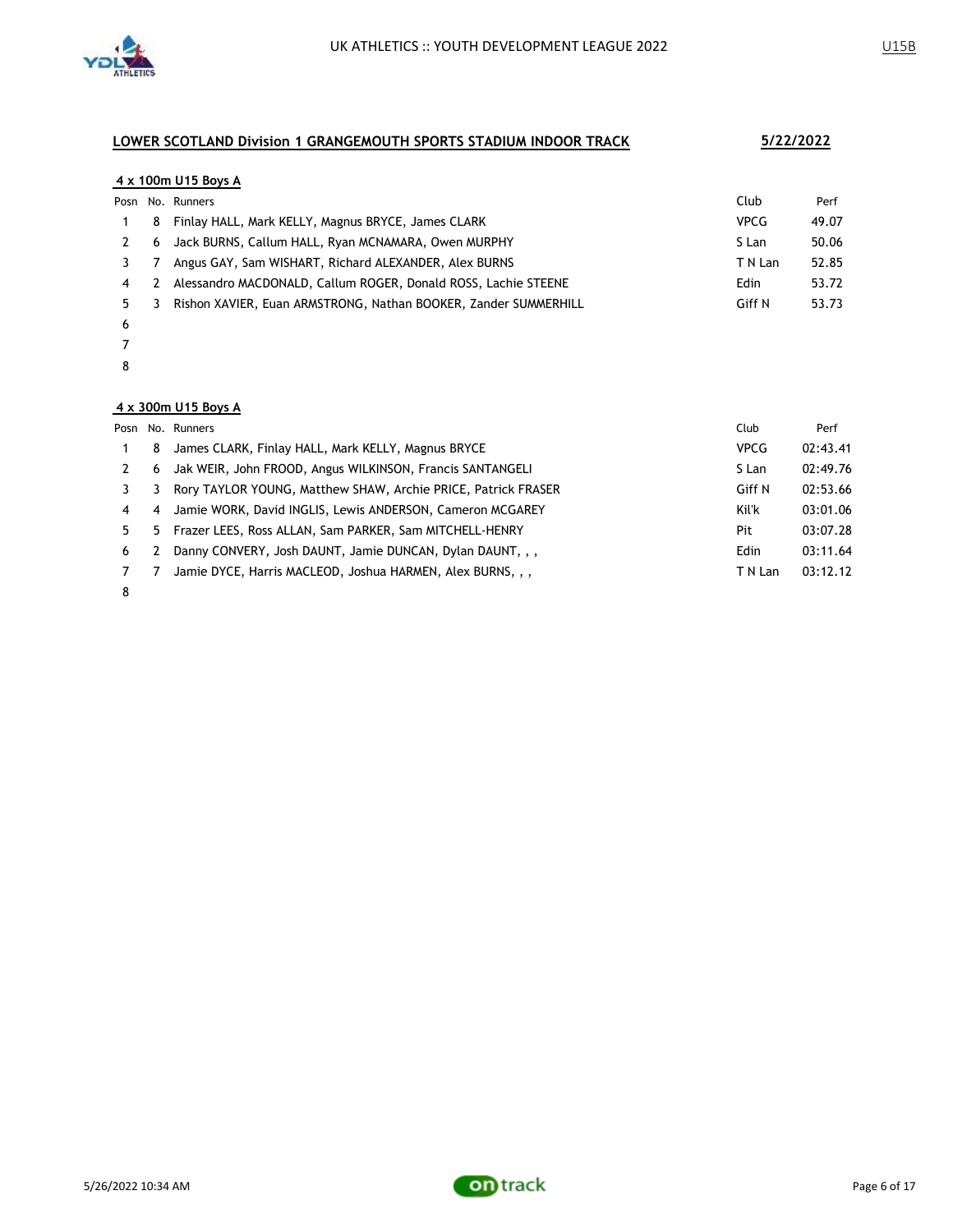

|      |   | 100m U15 Girls A               | Wind        | 2.7   |                |      |     | 100m U15 Girls B       | Wind        | 3.0    |                |
|------|---|--------------------------------|-------------|-------|----------------|------|-----|------------------------|-------------|--------|----------------|
| Posn |   | No. Athlete                    | Club        | Perf  | <b>AAA</b>     |      |     | Posn No. Athlete       | Club        | Perf   | <b>AAA</b>     |
| 1    | 6 | Tehillah CHIOMA IKECHUKWUS Lan |             | 12.34 | $\mathbf{1}$   | 1    |     | 66 Emma CLARK          | S Lan       | 12.77  | $\overline{2}$ |
| 2    | 2 | Jedidah AJALA                  | Edin        | 12.97 | 3              | 2    | 55  | <b>Christy CAMERON</b> | Pit         | 13.19  | 3              |
| 3    | 3 | <b>Hannah TURNBULL</b>         | Giff N      | 13.00 | 3              | 3    | 33  | Helen ADAKOMOLA        | Giff N      | 13.33  | 4              |
| 4    | 5 | Sophia MACKIE                  | Pit         | 13.34 | 4              | 4    | 22. | Connie SANDERSON       | Edin        | 13.84  |                |
| 5    | 7 | Niamh REILLY                   | T N Lan     | 13.69 |                | 5    | 77  | <b>Chloe COLEMAN</b>   | T N Lan     | 13.85  |                |
| 6    | 8 | Emily DOYLE                    | <b>VPCG</b> | 13.81 |                | 6    | 88  | Anna KELLY             | <b>VPCG</b> | 14.11  |                |
| 7    | 4 | Breya GIBSON                   | Kil'k       | 14.03 |                | 7    | 44  | Lily MCCLINTOCK        | Kil'k       | 14.77  |                |
| 8    | 1 | Sienna SHEPHERD                | Centr       | 14.46 |                | 8    |     | 11 Molly OWEN          | Centr       | 15.06  |                |
|      |   | 100m NS U15 Girls A            | Wind        |       |                |      |     | 100m NS U15 Girls B    | Wind        |        |                |
| Posn |   | No. Athlete                    | Club        | Perf  | AAA            | Posn |     | No. Athlete            | Club        | Perf   | AAA            |
| 1    |   |                                |             |       |                | 1    |     |                        |             |        |                |
| 2    |   |                                |             |       |                | 2    |     |                        |             |        |                |
| 3    |   |                                |             |       |                | 3    |     |                        |             |        |                |
| 4    |   |                                |             |       |                | 4    |     |                        |             |        |                |
| 5    |   |                                |             |       |                | 5    |     |                        |             |        |                |
| 6    |   |                                |             |       |                | 6    |     |                        |             |        |                |
| 7    |   |                                |             |       |                | 7    |     |                        |             |        |                |
| 8    |   |                                |             |       |                | 8    |     |                        |             |        |                |
|      |   |                                |             |       |                |      |     |                        |             |        |                |
|      |   | 200m U15 Girls A               | Wind        | 02.20 |                |      |     | 200m U15 Girls B       | Wind        | -00.40 |                |
|      |   | Posn No. Athlete               | Club        | Perf  | <b>AAA</b>     |      |     | Posn No. Athlete       | Club        | Perf   | <b>AAA</b>     |
| 1    | 6 | Tehillah CHIOMA IKECHUKWUS Lan |             | 25.31 | $\mathbf{1}$   | 1    | 66  | Emma CLARK             | S Lan       | 26.45  | $\mathbf{2}$   |
| 2    | 2 | <b>Katie REID</b>              | Edin        | 26.80 | 3              | 2    | 77  | Niamh REILLY           | T N Lan     | 28.20  |                |
| 3    | 8 | <b>Beth CAMPBELL</b>           | <b>VPCG</b> | 27.44 | 4              | 3    |     | 22 Connie SANDERSON    | Edin        | 28.36  |                |
| 4    | 4 | Leah HENDERSON                 | Kil'k       | 27.93 | 4              | 4    | 33. | Helen ADAKOMOLA        | Giff N      | 28.43  |                |
| 5    | 7 | Niah TAYLOR                    | T N Lan     | 28.13 |                | 5    | 88  | Emily DOYLE            | <b>VPCG</b> | 28.63  |                |
| 6    | 3 | <b>Beth FYVIE</b>              | Giff N      | 28.67 |                | 6    | 11  | Sophia WARING          | Centr       | 29.87  |                |
| 7    | 1 | Rowan CALVELEY                 | Centr       | 28.81 |                | 7    | 44  | Erin TONNER            | Kil'k       | 30.25  |                |
| 8    | 5 | Anna MITCHELL                  | Pit         | 30.35 |                | 8    |     |                        |             |        |                |
|      |   | 300m U15 Girls A               |             |       |                |      |     | 300m U15 Girls B       |             |        |                |
|      |   | Posn No. Athlete               | Club        | Perf  | <b>AAA</b>     |      |     | Posn No. Athlete       | Club        | Perf   | <b>AAA</b>     |
| 1    | 8 | Hannah MCDERMOTT               | <b>VPCG</b> | 42.81 | $\overline{2}$ | 1    | 66  | Onomen IBHANESEBHOR    | S Lan       | 42.78  | 2              |
| 2    | 6 | Lauren MCNAIR                  | S Lan       | 43.40 | 3              | 2    | 33  | Sarah MCNULTY          | Giff N      | 43.52  | 3              |
| 3    | 7 | Emma HAMILTON                  | T N Lan     | 44.47 | 4              | 3    | 11  | Tabitha MACKENZIE      | Centr       | 45.51  | 4              |
| 4    | 3 | Emily WILLIAMS                 | Giff N      | 45.10 | 4              | 4    | 22  | Jessica TAYLOR         | Edin        | 46.67  |                |
| 5    | 2 | Freya BALLANTINE               | Edin        | 45.46 | 4              | 5    | 77  | Ava CLARK              | T N Lan     | 47.57  |                |
| 6    | 4 | <b>Molly HUNTER</b>            | Kil'k       | 45.85 |                | 6    | 44  | Erin TONNER            | Kil'k       | 49.00  |                |
| 7    | 5 | Sophie FALCONER                | Pit         | 47.23 |                | 7    | 88  | <b>Kirsty HASTIE</b>   | <b>VPCG</b> | 50.85  |                |

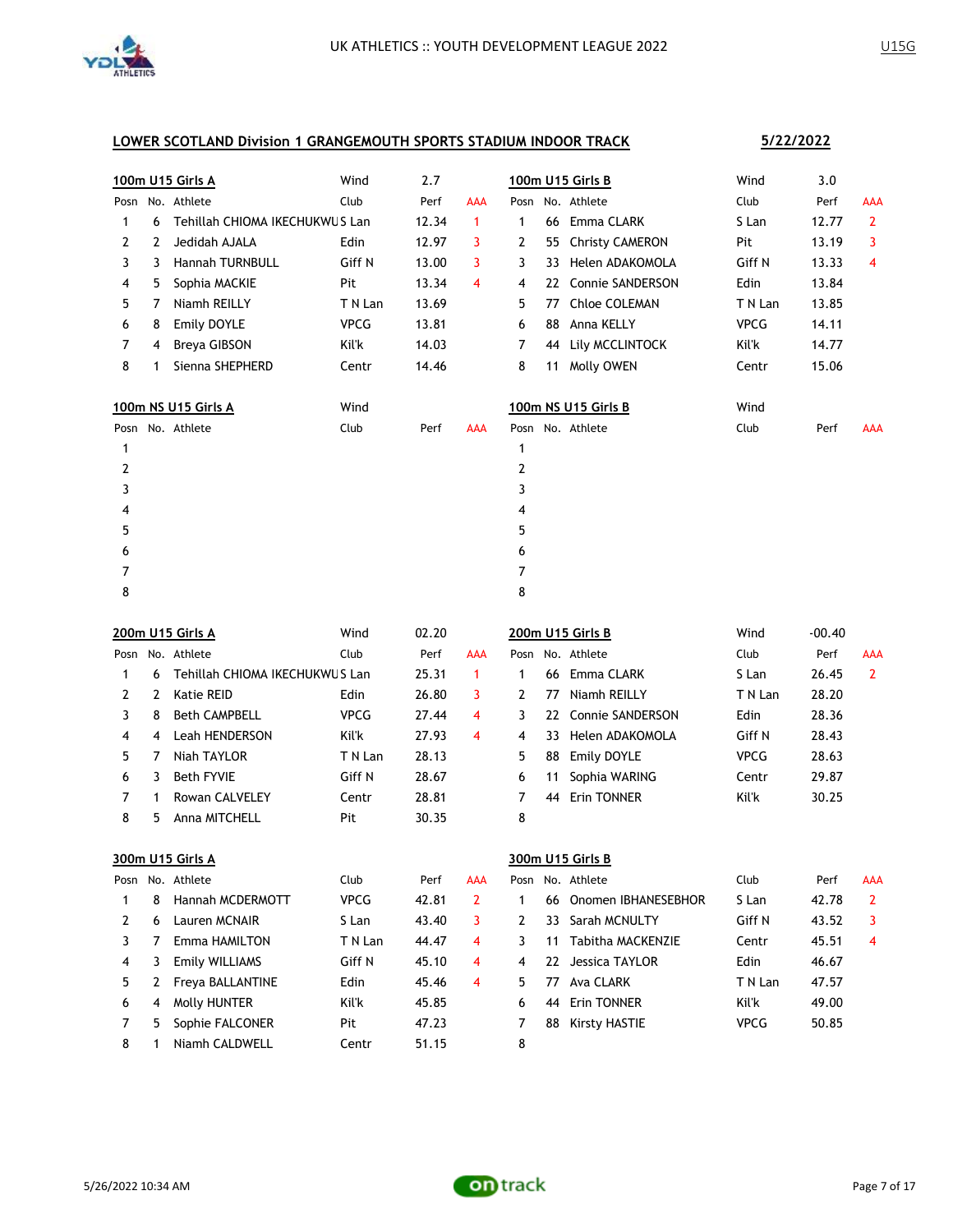

|      | 800m U15 Girls A |                       |             |          |            |      | 800m U15 Girls B |                     |             |          |                     |  |  |
|------|------------------|-----------------------|-------------|----------|------------|------|------------------|---------------------|-------------|----------|---------------------|--|--|
| Posn |                  | No. Athlete           | Club        | Perf     | <b>AAA</b> | Posn |                  | No. Athlete         | Club        | Perf     | <b>AAA</b>          |  |  |
|      | 3                | <b>Freya CAMPBELL</b> | Giff N      | 02:20.42 |            |      | 33.              | Lauren MCPHERSON    | Giff N      | 02:26.73 | -4                  |  |  |
|      |                  | Jessica TAYLOR        | Edin        | 02:23.83 |            |      | 66               | <b>Grace MALLEY</b> | S Lan       | 02:26.87 | $\overline{\bf{4}}$ |  |  |
| 3    |                  | Niamh MCKINI AY       | Centr       | 02:24.54 | 3          |      |                  | Fihlinn GILL FSPIF  | T N Lan     | 02:29.23 | $\overline{\bf{4}}$ |  |  |
| 4    |                  | Jemma MACLEOD         | T N Lan     | 02:29.17 | 4          | 4    | 11               | Tabitha MACKENZIE   | Centr       | 02:31.46 |                     |  |  |
| 5    | 6                | Alayna MCCANN         | S Lan       | 02:33.69 |            | 5.   | 22               | <b>Skye VALENTE</b> | Edin        | 02:35.14 |                     |  |  |
| 6    | 8                | Aneesah KING OUBACHA  | <b>VPCG</b> | 02:37.20 |            | 6    | 44               | Molly HUNTER        | Kil'k       | 02:40.54 |                     |  |  |
|      | 5                | Nieve HANNELL         | Pit         | 02:38.63 |            |      | 55.              | Rachel MARGETTS     | Pit         | 02:45.51 |                     |  |  |
| 8    | 4                | Leah HENDERSON        | Kil'k       | 02:44.11 |            | 8    | 88               | Kirsty HASTIE       | <b>VPCG</b> | 02:56.06 |                     |  |  |

| 800m NS U15 Girls A |  |                  |      |      |            | 800m NS U15 Girls B |  |                  |  |      |      |            |  |
|---------------------|--|------------------|------|------|------------|---------------------|--|------------------|--|------|------|------------|--|
|                     |  | Posn No. Athlete | Club | Perf | <b>AAA</b> |                     |  | Posn No. Athlete |  | Club | Perf | <b>AAA</b> |  |
|                     |  |                  |      |      |            |                     |  |                  |  |      |      |            |  |
|                     |  |                  |      |      |            | ົ                   |  |                  |  |      |      |            |  |
|                     |  |                  |      |      |            |                     |  |                  |  |      |      |            |  |
| 4                   |  |                  |      |      |            | 4                   |  |                  |  |      |      |            |  |
| 5                   |  |                  |      |      |            | 5                   |  |                  |  |      |      |            |  |
| 6                   |  |                  |      |      |            | 6                   |  |                  |  |      |      |            |  |
|                     |  |                  |      |      |            | ⋾                   |  |                  |  |      |      |            |  |
| 8                   |  |                  |      |      |            | 8                   |  |                  |  |      |      |            |  |

|      | 1500m U15 Girls A |                         |             |          |                | 1500m U15 Girls B |    |                         |             |          |                |
|------|-------------------|-------------------------|-------------|----------|----------------|-------------------|----|-------------------------|-------------|----------|----------------|
| Posn |                   | No. Athlete             | Club        | Perf     | <b>AAA</b>     | Posn              |    | No. Athlete             | Club        | Perf     | <b>AAA</b>     |
| 1    | 3                 | Freya SCOBIE            | Giff N      | 04:54.44 | 2              | 1                 | 33 | Amy GALLAGHER           | Giff N      | 05:04.22 | 4              |
| 2    | 6                 | Matilda FREW            | S Lan       | 05:01.94 | 3              | 2                 | 22 | Joanna HIRST            | Edin        | 05:37.08 |                |
| 3    | 7                 | <b>Millie GAIRN</b>     | T N Lan     | 05:08.55 | 4              | 3                 | 77 | Murryn BURNS            | T N Lan     | 05:43.51 |                |
| 4    | 8                 | Eve MORRISON            | <b>VPCG</b> | 05:14.87 | 4              | 4                 | 66 | <b>Carrie CHARTERS</b>  | S Lan       | 05:46.92 |                |
| 5    | 2                 | <b>Kate MACPHAIL</b>    | Edin        | 05:22.01 |                | 5                 | 44 | Carly FRASER            | Kil'k       | 06:11.25 |                |
| 6    | 11                | <b>Fia WATKIN</b>       | Centr       | 05:30.49 |                | 6                 | 55 | Georgia RENTON          | Pit         | 06:19.87 |                |
| 7    | 4                 | <b>Abbey KENNEDY</b>    | Kil'k       | 06:00.72 |                | 7                 | 1  | Kayla CRAWFORD          | Centr       | 06:27.29 |                |
| 8    | 5                 | Rachel JOHNSTON         | Pit         | 06:03.04 |                | 8                 |    |                         |             |          |                |
|      |                   | 75m Hurdles U15 Girls A | Wind        | $-0.4$   |                |                   |    | 75m Hurdles U15 Girls B | Wind        |          |                |
| Posn |                   | No. Athlete             | Club        | Perf     | <b>AAA</b>     | Posn              |    | No. Athlete             | Club        | Perf     | <b>AAA</b>     |
| 1    | 8                 | Ava MITCHELL            | <b>VPCG</b> | 12.09    | $\overline{2}$ | 1                 | 88 | Jessie CAIG             | <b>VPCG</b> | 12.11    | $\overline{2}$ |
| 2    | 3                 | Madeleine MACKENZIE     | Giff N      | 12.85    | 4              | 2                 | 77 | Emma HAMILTON           | T N Lan     | 13.32    | 4              |
| 3    | 4                 | Carly FRASER            | Kil'k       | 13.03    | 4              | 3                 | 33 | Ahrra DONALDSON         | Giff N      | 13.86    |                |
| 4    | 5.                | Laurie HUNTER           | Pit         | 13.03    | 4              | 4                 | 66 | Skye DAVIDSON           | S Lan       | 14.77    |                |
| 5    | 7                 | Chloe COLEMAN           | T N Lan     | 13.11    | 4              | 5                 | 55 | Rachel JOHNSTON         | Pit         | 15.26    |                |
| 6    |                   | <b>Connie BATEMAN</b>   | Centr       | 14.26    |                | 6                 | 22 | Camille PHILIP          | Edin        | 15.78    |                |
| 7    | 2                 | <b>Freya PHILIP</b>     | Edin        | 15.40    |                | 7                 | 11 | Dara CLARK              | Centr       | 16.52    |                |
| 8    | 6                 | <b>Grace MALLEY</b>     | S Lan       | DQ.      |                | 8                 |    |                         |             |          |                |

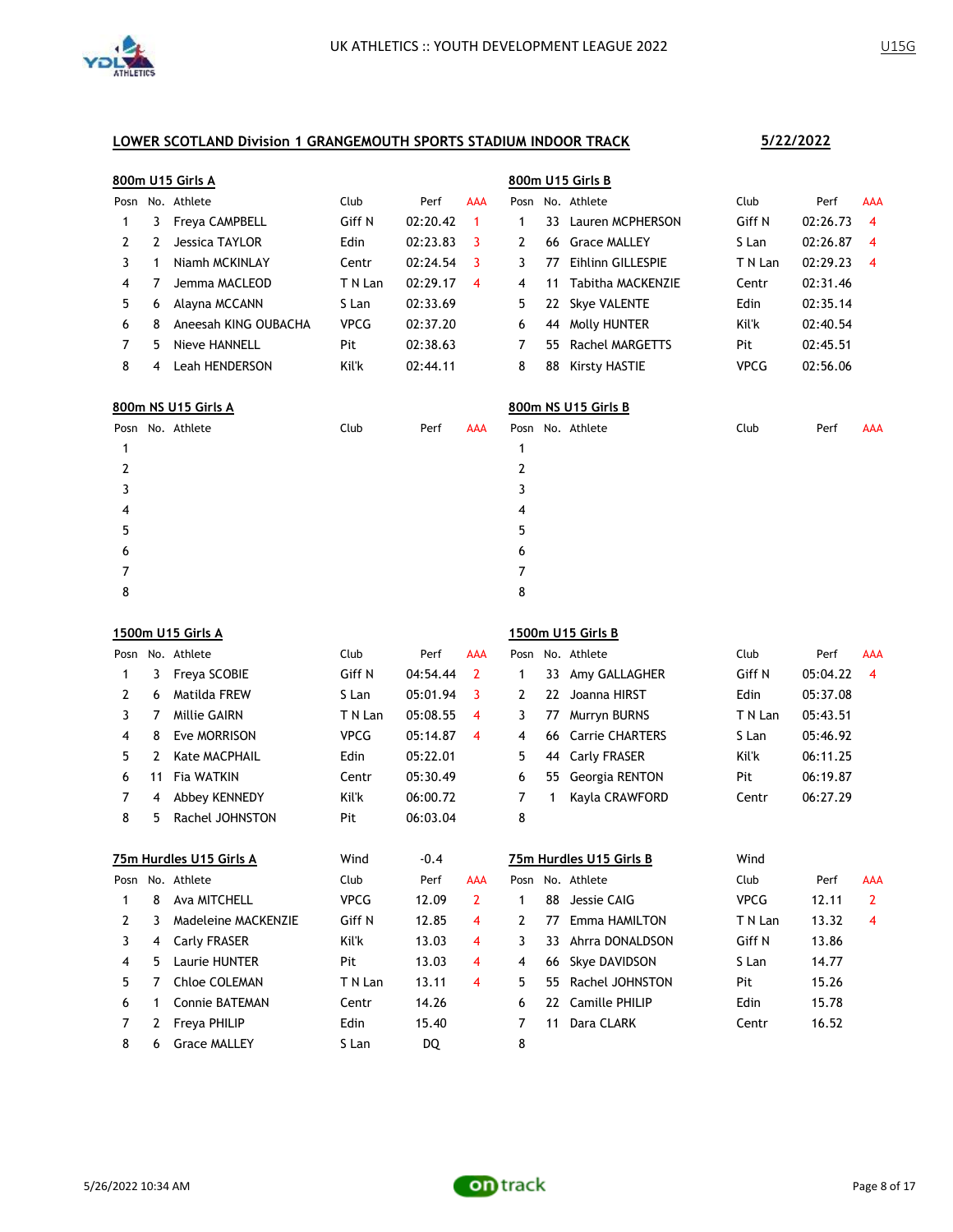

8 4 Leah HENDERSON Kil'k 1.25

|                | Long Jump U15 Girls A |                        |             |          |                |      | Long Jump U15 Girls B |                         |             |          |            |  |  |
|----------------|-----------------------|------------------------|-------------|----------|----------------|------|-----------------------|-------------------------|-------------|----------|------------|--|--|
| Posn           |                       | Bib Athlete            | Club        | Perf     | <b>AAA</b>     | Posn |                       | Bib Athlete             | Club        | Perf     | <b>AAA</b> |  |  |
| 1              | 3                     | <b>Hannah TURNBULL</b> | Giff N      | 4.990    | 2              | 1    | 33                    | Ahrra DONALDSON         | Giff N      | 4.24 0.4 |            |  |  |
| 2              | 6                     | Aleshia O'CONNOR       | S Lan       | 4.70 0.3 | 3              | 2    | 55                    | <b>Christy CAMERON</b>  | Pit         | 4.21 1.4 |            |  |  |
| 3              | 8                     | Hannah MCDERMOTT       | <b>VPCG</b> | 4.69 0.6 | 4              | 3    | 11                    | Fia WATKIN              | Centr       | 3.990    |            |  |  |
| 4              | 5                     | Laurie HUNTER          | Pit         | 4.62 0.7 | 4              | 4    | 22                    | <b>Connie SANDERSON</b> | Edin        | 3.870.8  |            |  |  |
| 5              | 1                     | <b>Loren STEWART</b>   | Centr       | 4.480    | 4              | 5    | 66                    | Erin MCAULEY            | S Lan       | 3.870.4  |            |  |  |
| 6              | 2                     | Katie REID             | Edin        | 3.96 1.7 |                | 6    | 77                    | Ava CLARK               | T N Lan     | 3.70 1.7 |            |  |  |
| 7              | 7                     | Ava DUNBAR             | T N Lan     | 3.70 2.2 |                | 7    | 88                    | Aneesah KING OUBACHA    | <b>VPCG</b> | 3.661    |            |  |  |
| 8              | 4                     | Breva GIBSON           | Kil'k       | 3.441    |                | 8    | 44                    | Lily MCCLINTOCK         | Kil'k       | 3.24 1.6 |            |  |  |
|                |                       | High Jump U15 Girls A  |             |          |                |      |                       | High Jump U15 Girls B   |             |          |            |  |  |
| Posn           |                       | Bib Athlete            | Club        | Perf     | <b>AAA</b>     | Posn |                       | Bib Athlete             | Club        | Perf     | <b>AAA</b> |  |  |
| 1              | 3                     | Isla ROSS              | Giff N      | 1.55     | $\overline{2}$ | 1    | 33                    | Maisie LING             | Giff N      | 1.40     |            |  |  |
| $\overline{2}$ | 1                     | Loren STEWART          | Centr       | 1.40     |                | 2    | 11                    | Dara CLARK              | Centr       | 1.35     |            |  |  |
| 3              | 88                    | <b>Beth CAMPBELL</b>   | <b>VPCG</b> | 1.35     |                | 3    | 22                    | Joanna HIRST            | Edin        | 1.30     |            |  |  |
| 4              |                       | Ava ANDERSON           | T N Lan     | 1.30     |                | 4    | 55                    | <b>Christy CAMERON</b>  | Pit         | 1.25     |            |  |  |
| 5              | 2                     | <b>Freya PHILIP</b>    | Edin        | 1.30     |                | 5    | 44                    | Carly FRASER            | Kil'k       | 1.25     |            |  |  |

| Pole Vault U15 Girls A |      |      |     | Pole Vault U15 Girls B |      |      |     |
|------------------------|------|------|-----|------------------------|------|------|-----|
| Posn Bib Athlete       | Club | Perf | AAA | Posn Bib Athlete       | Club | Perf | AAA |

6 6 Grace MALLEY 5 Lan 1.30 6 77 Lucy COOPER TN Lan 1.20 5 Laurie HUNTER Pit 1.25 7 8 Kirsty HASTIE VPCG 1.15

|      | Shot U15 Girls A |                    |             |      |            |      | Shot U15 Girls B |                           |             |      |            |  |  |  |
|------|------------------|--------------------|-------------|------|------------|------|------------------|---------------------------|-------------|------|------------|--|--|--|
| Posn |                  | Bib Athlete        | Club        | Perf | <b>AAA</b> | Posn |                  | Bib Athlete               | Club        | Perf | <b>AAA</b> |  |  |  |
|      |                  | Niamh PEGRUM       | T N Lan     | 9.93 |            |      | 44               | Miley CARRUTHERS          | Kil'k       | 7.98 | 4          |  |  |  |
|      | 4                | Abbey KENNEDY      | Kil'k       | 9.60 | 2          |      | 77               | Abby RENWICK              | T N Lan     | 7.90 |            |  |  |  |
|      | 8                | Hannah MCDERMOTT   | <b>VPCG</b> | 9.39 | 3          |      | 6                | Eva GRAY                  | S Lan       | 7.25 |            |  |  |  |
|      | 66               | Anna BONDAR        | S Lan       | 7.44 |            | 4    |                  | Jedidah AJALA             | Edin        | 6.07 |            |  |  |  |
| 5.   |                  | Connie BATFMAN     | Centr       | 7.26 |            | 5    |                  | <b>Genevieve NORDMANN</b> | Giff N      | 5.96 |            |  |  |  |
| 6    | 33.              | Michelle ADAKOMOLA | Giff N      | 6.48 |            | 6    | 88               | Imogen MCCLUNE            | <b>VPCG</b> | 5.64 |            |  |  |  |
|      | 22               | Adora SOTANNDE     | Edin        | 6.21 |            |      | 11               | Cara MCKINLAY             | Centr       | 5.46 |            |  |  |  |
| 8    | 5                | Nieve HANNELL      | Pit         | 4.75 |            | 8    | 55.              | Rachel MARGETTS           | Pit         | 4.54 |            |  |  |  |



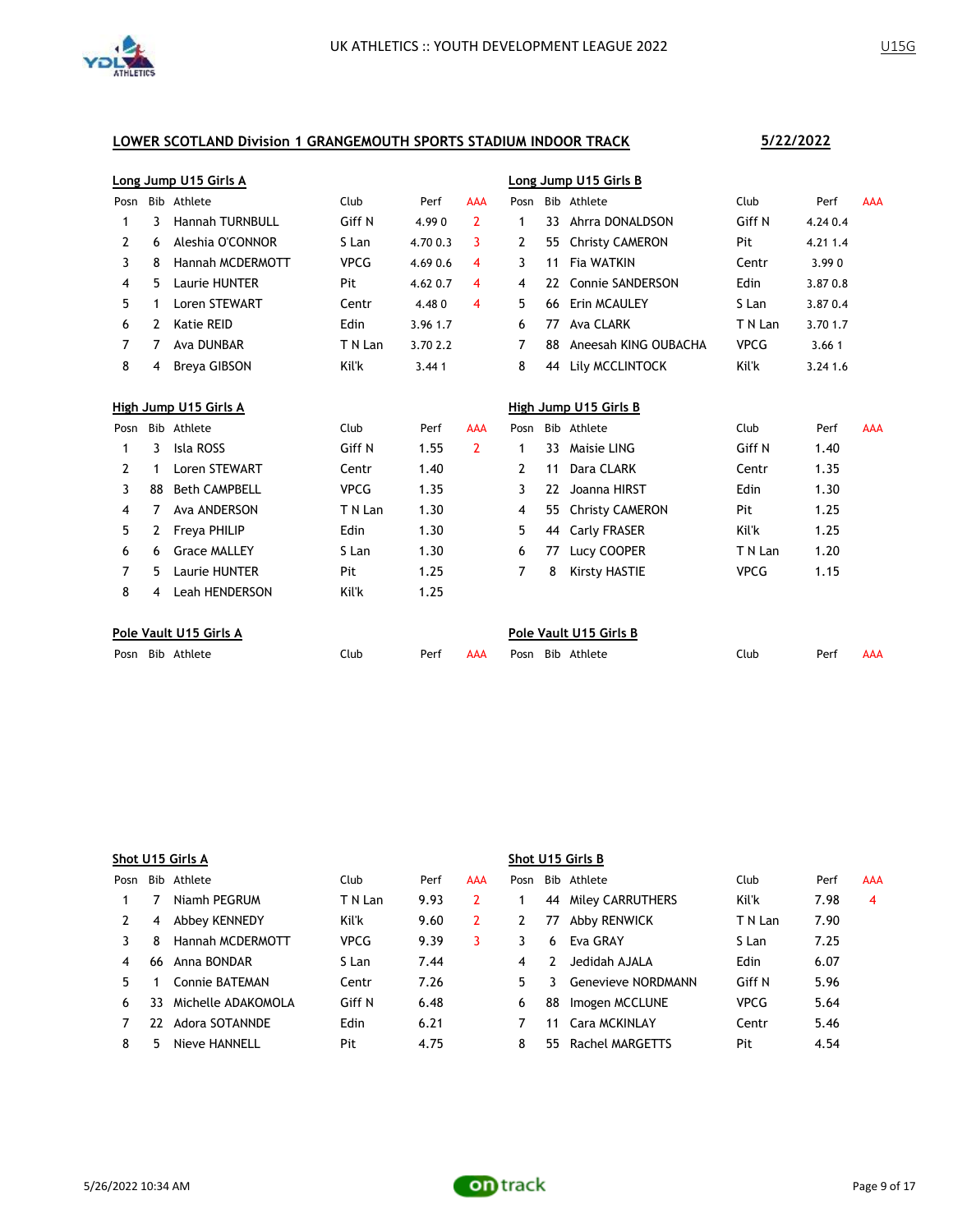

|   | Discus U15 Girls A |                  |         |      |     | Discus U15 Girls B |  |                  |  |      |      |            |  |  |
|---|--------------------|------------------|---------|------|-----|--------------------|--|------------------|--|------|------|------------|--|--|
|   |                    | Posn Bib Athlete | Club    | Perf | AAA |                    |  | Posn Bib Athlete |  | Club | Perf | <b>AAA</b> |  |  |
|   | 99                 |                  | Event X |      |     |                    |  |                  |  |      |      |            |  |  |
| 2 |                    |                  |         |      |     | ົ                  |  |                  |  |      |      |            |  |  |
| 3 |                    |                  |         |      |     | 3                  |  |                  |  |      |      |            |  |  |
| 4 |                    |                  |         |      |     | 4                  |  |                  |  |      |      |            |  |  |
| 5 |                    |                  |         |      |     | 5                  |  |                  |  |      |      |            |  |  |
| 6 |                    |                  |         |      |     | 6                  |  |                  |  |      |      |            |  |  |
|   |                    |                  |         |      |     |                    |  |                  |  |      |      |            |  |  |
| 8 |                    |                  |         |      |     | 8                  |  |                  |  |      |      |            |  |  |
|   |                    |                  |         |      |     |                    |  |                  |  |      |      |            |  |  |

|    | Hammer U15 Girls A |                  |         |      |     | Hammer U15 Girls B |  |                  |      |      |            |  |  |  |
|----|--------------------|------------------|---------|------|-----|--------------------|--|------------------|------|------|------------|--|--|--|
|    |                    | Posn Bib Athlete | Club    | Perf | AAA |                    |  | Posn Bib Athlete | Club | Perf | <b>AAA</b> |  |  |  |
| 1. | 99                 |                  | Event X |      |     |                    |  |                  |      |      |            |  |  |  |
| 2  |                    |                  |         |      |     |                    |  |                  |      |      |            |  |  |  |
|    |                    |                  |         |      |     |                    |  |                  |      |      |            |  |  |  |
| 4  |                    |                  |         |      |     | 4                  |  |                  |      |      |            |  |  |  |
| 5  |                    |                  |         |      |     | 5                  |  |                  |      |      |            |  |  |  |
| 6  |                    |                  |         |      |     | 6                  |  |                  |      |      |            |  |  |  |
|    |                    |                  |         |      |     |                    |  |                  |      |      |            |  |  |  |
| 8  |                    |                  |         |      |     | 8                  |  |                  |      |      |            |  |  |  |

|      | Javelin U15 Girls A |                           |             |       |            | Javelin U15 Girls B |    |                    |             |       |            |
|------|---------------------|---------------------------|-------------|-------|------------|---------------------|----|--------------------|-------------|-------|------------|
| Posn |                     | Bib Athlete               | Club        | Perf  | <b>AAA</b> | Posn                |    | Bib Athlete        | Club        | Perf  | <b>AAA</b> |
|      |                     | Jessica YOUNG             | T N Lan     | 26.30 | 4          |                     | 88 | Evie MCGUIRE       | <b>VPCG</b> | 13.73 |            |
| 2    | 2                   | Cleminitina PIM           | Edin        | 26.26 | 4          | 2                   | 22 | Libby HARRISON     | Edin        | 12.84 |            |
| 3.   |                     | Loren STEWART             | Centr       | 21.92 |            | 3                   | 33 | Michelle ADAKOMOLA | Giff N      | 12.33 |            |
| 4    | 4                   | Jasmine THOMSON           | Kil'k       | 18.82 |            | 4                   | 11 | Dara CLARK         | Centr       | 12.22 |            |
| 5.   | 8                   | Ava MITCHELL              | <b>VPCG</b> | 17.76 |            | 5.                  | 44 | Malin HARDY        | Kil'k       | 12.15 |            |
| 6    | ٦                   | <b>Genevieve NORDMANN</b> | Giff N      | 14.52 |            | 6                   | 77 | Lucy COOPER        | T N Lan     | 10.09 |            |
|      | 5.                  | Rachel JOHNSTON           | Pit         | 8.94  |            |                     |    | 55 Georgia RENTON  | Pit         | 7.46  |            |
| 8    | 66                  | Sophie AGUR               | S Lan       | 8.02  |            | 8                   | 6  | Skye DAVIDSON      | S Lan       | X     |            |

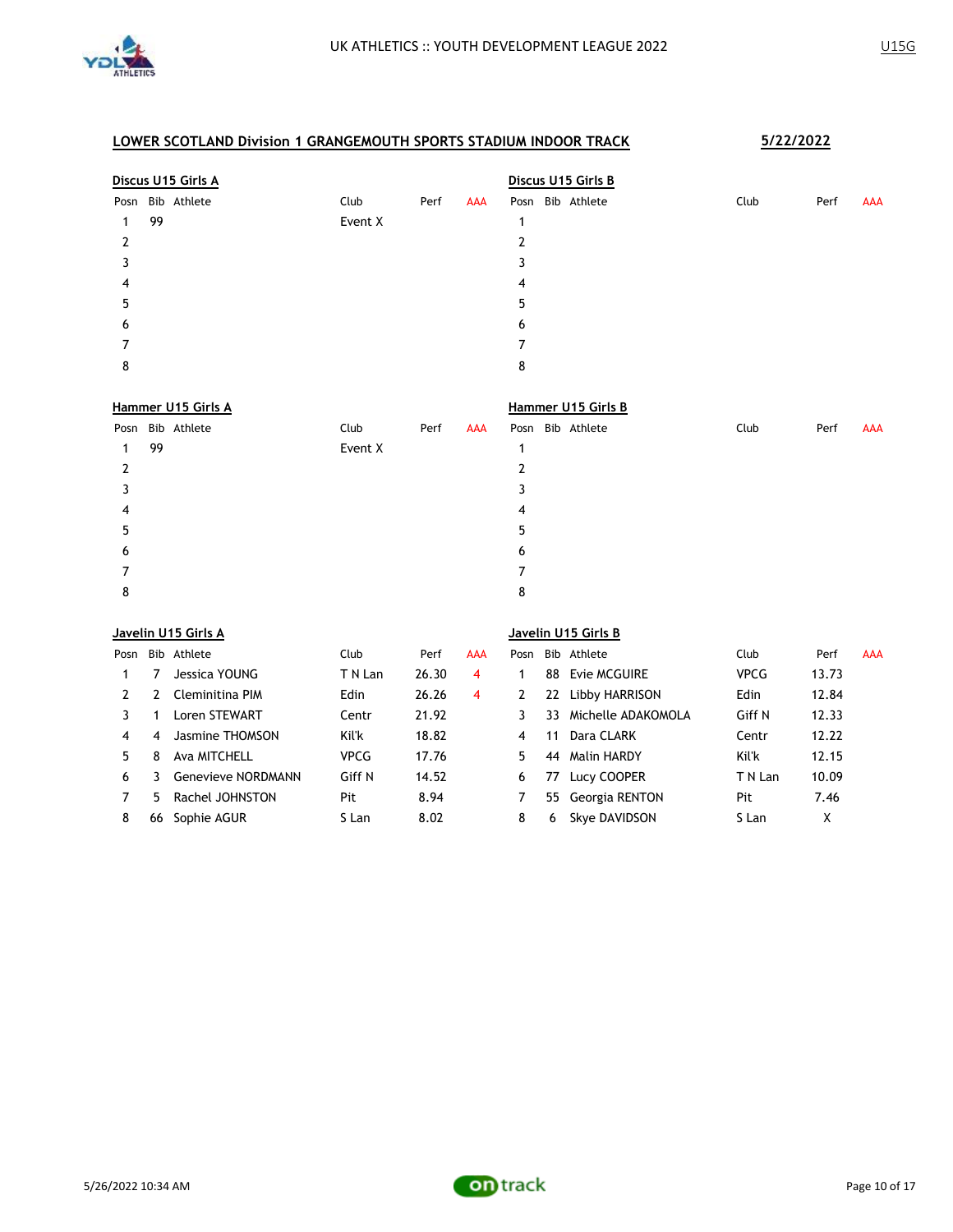

### **4 x 100m U15 Girls A**

|    |   | Posn No. Runners                                                          | Club        | Perf  |
|----|---|---------------------------------------------------------------------------|-------------|-------|
|    | 6 | Laura WATSON, Grace MALLEY, Emma CLARK, Tehillah CHIOMA IKECHUKWU OKONKWO | S Lan       | 50.57 |
|    |   | Marianna MACLEAN, Connie SANDERSON, Jedidah AJALA, Katie REID             | Edin        | 50.94 |
|    | 3 | Hannah TURNBULL, Helen ADAKOMOLA, Maisie LING, Isla ROSS                  | Giff N      | 52.84 |
| 4  | 8 | Beth CAMPBELL, Hannah MCDERMOTT, Anna KELLY, Emily DOYLE                  | <b>VPCG</b> | 53.20 |
| 5. |   | Jessica YOUNG, Niah TAYLOR, Chloe COLEMAN, Niamh REILLY                   | T N Lan     | 53.29 |
| 6  |   | Sienna SHEPHERD, Molly OWEN, Rowan CALVELEY, Connie BATEMAN, , ,          | Centr       | 55.34 |
|    | 4 | Lily MCCLINTOCK, Erin TONNER, Breya GIBSON, Carly FRASER, , ,             | Kil'k       | 57.77 |
| 8  |   | Sophie FALCONER, Anna MITCHELL, Rachel JOHNSTON, Sophia MACKIE, , ,       | Pit         | 58.02 |

#### **4 x 300m U15 Girls A**

|    |   | Posn No. Runners                                                    | Club        | Perf     |
|----|---|---------------------------------------------------------------------|-------------|----------|
|    | 2 | Marianna MACLEAN, Freya BALLANTINE, Ellie LORIMER, Katie REID       | Edin        | 02:58.14 |
| 2  | 6 | Lucia MCKENNA, Alayna MCCANN, Onomen IBHANESEBHOR, Lauren MCNAIR    | S Lan       | 03:00.81 |
|    | 3 | Emily WILLIAMS, Sarah MCNULTY, Lauren MCPHERSON, Beth FYVIE         | Giff N      | 03:01.69 |
| 4  |   | Niamh MCKINLAY, Tabitha MACKENZIE, Fia WATKIN, Loren STEWART        | Centr       | 03:07.25 |
| 5. | 5 | Laurie HUNTER, Nieve HANNELL, Rachel MARGETTS, Christy CAMERON, , , | Pit         | 03:13.99 |
| 6  |   | Ava CLARK, Jemma MACLEOD, Ava DUNBAR, Emma HAMILTON, , ,            | T N Lan     | 03:14.51 |
|    | 4 | Molly HUNTER, Leah HENDERSON, Malin HARDY, Jasmine THOMSON, , ,     | Kil'k       | 03:18.38 |
| 8  | 8 | Aneesah KING OUBACHA, Eve MORRISON, Kirsty HASTIE, Emily DOYLE, , , | <b>VPCG</b> | 03:19.24 |

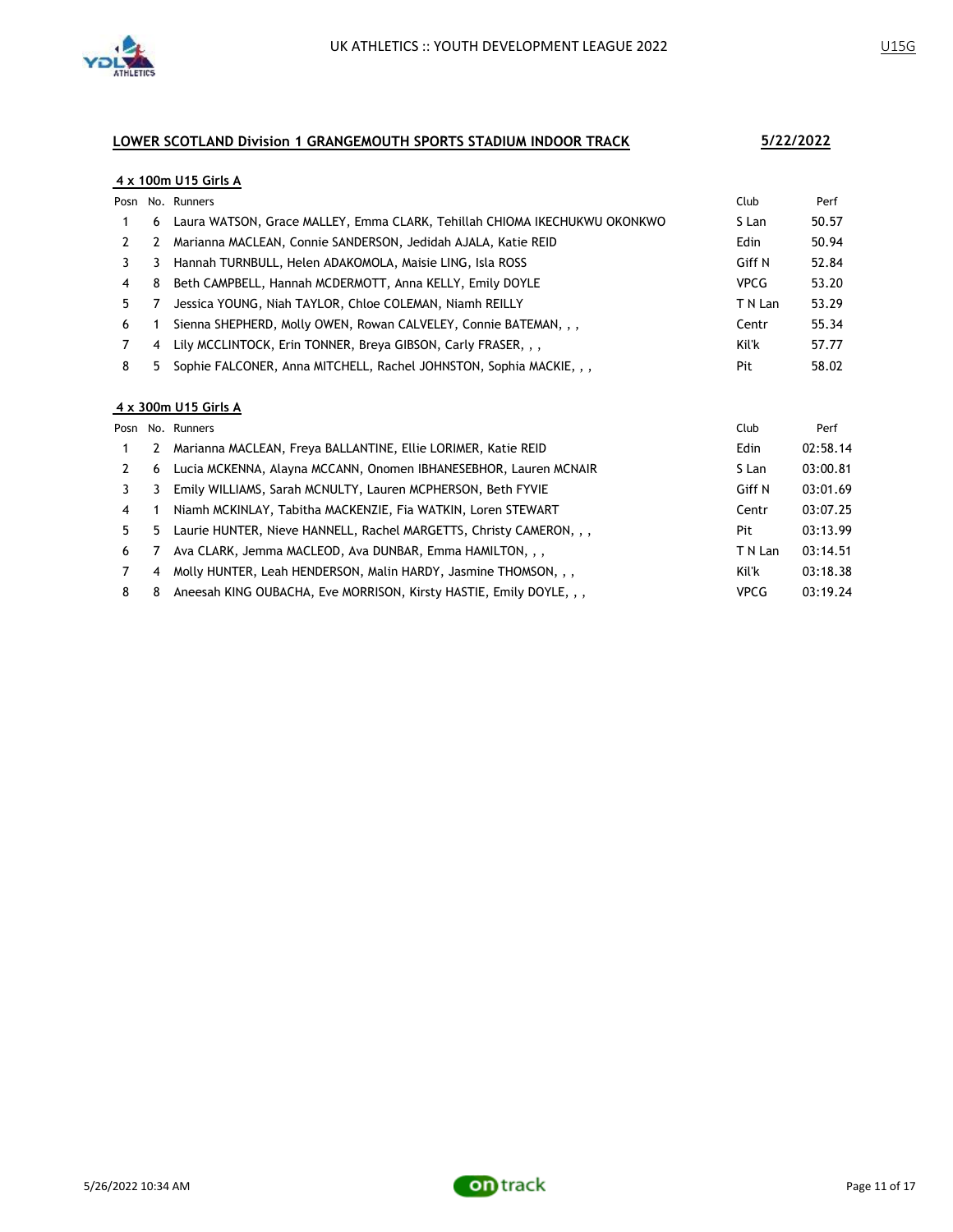

|      |    | 75m U13 Boys A      | Wind        | 1.7   |            |   |    | 75m U13 Boys B        | Wind    | 2.4      |            |
|------|----|---------------------|-------------|-------|------------|---|----|-----------------------|---------|----------|------------|
| Posn |    | No. Athlete         | Club        | Perf  | <b>AAA</b> |   |    | Posn No. Athlete      | Club    | Perf     | <b>AAA</b> |
| 1    | 6  | Luke EVANS          | S Lan       | 10.36 | 3          | 1 |    | 66 Cameron CHAMBERS   | S Lan   | 10.76    | 4          |
| 2    | 7  | Rory MCFARLANE      | T N Lan     | 10.66 | 4          | 2 | 33 | Christopher SNOWDEN   | Giff N  | 11.04    |            |
| 3    | 2  | <b>Archie SMART</b> | Edin        | 10.82 | 4          | 3 | 55 | <b>Olly ROBSON</b>    | Pit     | 11.28    |            |
| 4    | 3  | Ayden BEARD         | Giff N      | 11.04 |            | 4 | 22 | Andrew LEIGHTON       | Edin    | 11.28    |            |
| 5    | 1  | Luca SHEPHERD       | Centr       | 11.10 |            | 5 | 77 | Max ALLISON           | T N Lan | 11.51    |            |
| 6    | 5. | <b>Brodie SIMON</b> | Pit         | 11.33 |            | 6 | 11 | <b>Alistair DENNY</b> | Centr   | 12.61    |            |
| 7    | 4  | Mason WYPER         | Kil'k       | 11.47 |            | 7 |    | 44 Rory O'NEILL       | Kil'k   | 12.96    |            |
| 8    | 8  | Jamie ALLAN         | <b>VPCG</b> | 12.14 |            | 8 |    |                       |         |          |            |
|      |    | 75m NS U13 Boys A   | Wind        |       |            |   |    | 75m NS U13 Boys B     | Wind    |          |            |
|      |    | Posn No. Athlete    | Club        | Perf  |            |   |    | Posn No. Athlete      | Club    | Perf     | <b>AAA</b> |
| 1    |    |                     |             |       |            | 1 |    |                       |         |          |            |
| 2    |    |                     |             |       |            | 2 |    |                       |         |          |            |
| 3    |    |                     |             |       |            | 3 |    |                       |         |          |            |
| 4    |    |                     |             |       |            | 4 |    |                       |         |          |            |
| 5    |    |                     |             |       |            | 5 |    |                       |         |          |            |
| 6    |    |                     |             |       |            | 6 |    |                       |         |          |            |
| 7    |    |                     |             |       |            | 7 |    |                       |         |          |            |
| 8    |    |                     |             |       |            | 8 |    |                       |         |          |            |
|      |    | 150m U13 Boys A     | Wind        |       |            |   |    | 150m U13 Boys B       | Wind    | $-00.30$ |            |
|      |    | Posn No. Athlete    | Club        | Perf  | <b>AAA</b> |   |    | Posn No. Athlete      | Club    | Perf     | <b>AAA</b> |

| Posn |    | No. Athlete     | Club        | Perf  | <b>AAA</b> |    |     | Posn No. Athlete | Club    | Perf  | <b>AAA</b> |
|------|----|-----------------|-------------|-------|------------|----|-----|------------------|---------|-------|------------|
|      |    | Andrew CLINGING | T N Lan     | 19.78 |            |    | 66. | Cameron CHAMBERS | S Lan   | 22.03 |            |
|      | 3  | Alistair GFAR   | Giff N      | 21.08 | 4          |    | 77  | Logan CRAIG      | T N Lan | 23.10 |            |
|      | 6. | Luke EVANS      | S Lan       | 21.31 | 4          |    | 33. | Paul ROLFE       | Giff N  | 23.52 |            |
| 4    | 5. | Michael MASSEY  | Pit         | 21.83 |            | 4  |     | 55 Lewis ROBERTS | Pit     | 24.39 |            |
| 5.   |    | Luca SHEPHERD   | Centr       | 22.76 |            | 5. | 11  | Tom MCFAULDS     | Centr   | 24.52 |            |
| 6    |    | Andrew LEIGHTON | Edin        | 22.81 |            | 6  | 22  | Dylan TURTON     | Edin    | 25.41 |            |
|      | 4  | Mason WYPFR     | Kil'k       | 22.96 |            |    | 44  | Lewis CAMPBELL   | Kil'k   | 25.64 |            |
| 8    | 8  | Jamie Al I AN   | <b>VPCG</b> | 25.89 |            | 8  |     |                  |         |       |            |

|      | 800m U13 Boys A |                  |             |          |            |   |     | 800m U13 Boys B  |         |          |            |
|------|-----------------|------------------|-------------|----------|------------|---|-----|------------------|---------|----------|------------|
| Posn |                 | No. Athlete      | Club        | Perf     | <b>AAA</b> |   |     | Posn No. Athlete | Club    | Perf     | <b>AAA</b> |
|      | 2               | Lukas SONNEVILLE | Edin        | 02:32.46 | 4          |   | 22. | Archie SMART     | Edin    | 02:28.03 | 3          |
| 2    | 3               | Logan MCNULTY    | Giff N      | 02:34.15 |            | 2 | 33  | Louie MUIR       | Giff N  | 02:34.76 |            |
| 3.   | 5.              | Michael MASSEY   | Pit         | 02:42.02 |            | 3 |     | 55 Callum WOOD   | Pit     | 02:43.68 |            |
| 4    | 8               | Adam MURRAY      | <b>VPCG</b> | 02:46.57 |            | 4 | 77  | Harry EVERSON    | T N Lan | 03:02.88 |            |
| 5.   |                 | Noah WEBB        | T N Lan     | 02:50.53 |            | 5 | 44  | Lachlan MCNICOL  | Kil'k   | 03:11.07 |            |
| 6    | 6               | Heath KEY        | S Lan       | 02:54.98 |            | 6 |     |                  |         |          |            |
|      |                 | Tom MCFAULDS     | Centr       | 03:03.30 |            |   |     |                  |         |          |            |
| 8    | 4               | Callum O'NEILL   | Kil'k       | 03:03.96 |            | 8 |     |                  |         |          |            |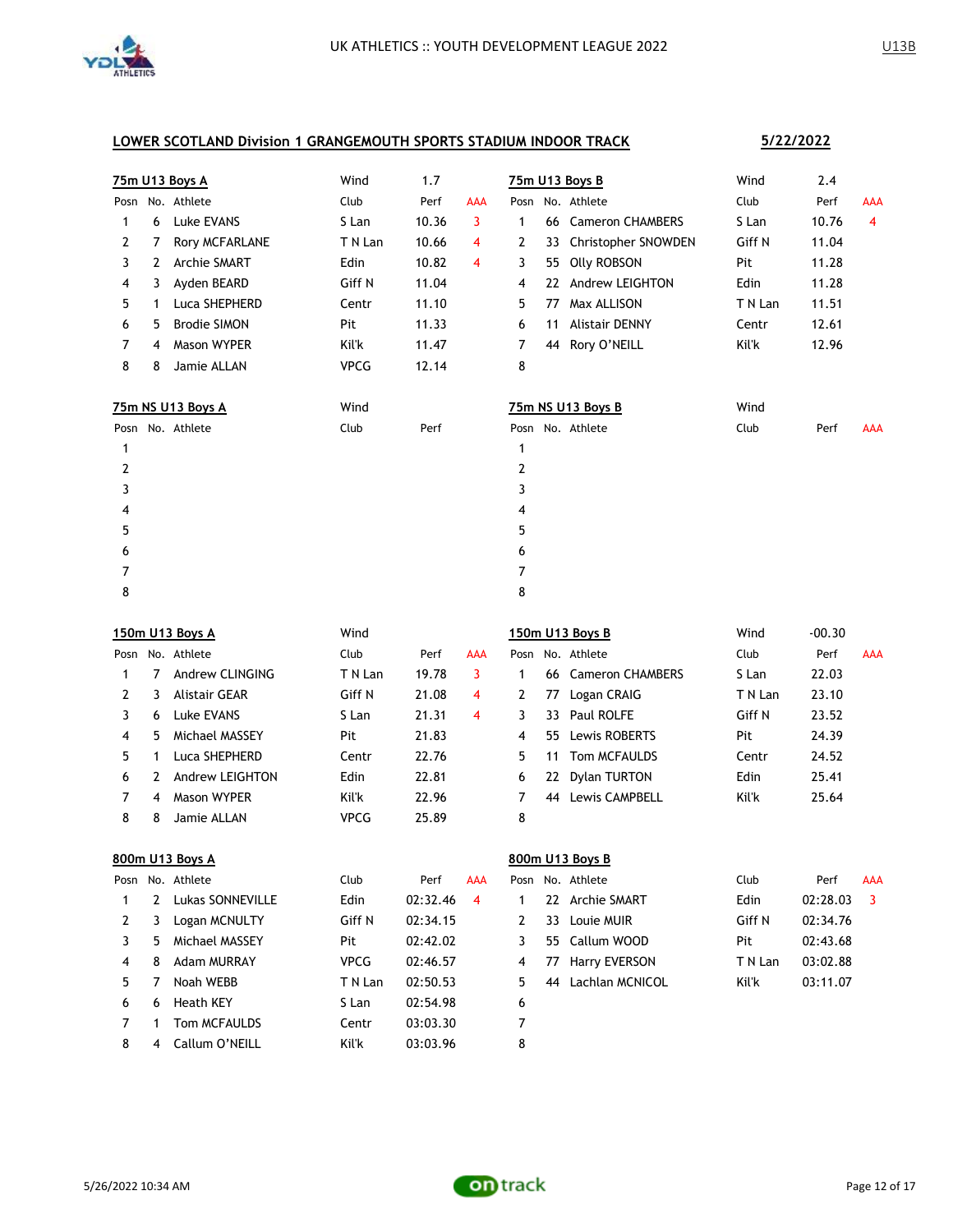

|                |    | 800m NS U13 Boys A      |         |          |            |                |    | 800m NS U13 Boys B      |             |              |     |
|----------------|----|-------------------------|---------|----------|------------|----------------|----|-------------------------|-------------|--------------|-----|
|                |    | Posn No. Athlete        | Club    | Perf     | AAA        |                |    | Posn No. Athlete        | Club        | Perf         | AAA |
| 1              |    |                         |         |          |            | 1              |    |                         |             |              |     |
| 2              |    |                         |         |          |            | $\overline{2}$ |    |                         |             |              |     |
| 3              |    |                         |         |          |            | 3              |    |                         |             |              |     |
| 4              |    |                         |         |          |            | 4              |    |                         |             |              |     |
| 5              |    |                         |         |          |            | 5              |    |                         |             |              |     |
| 6              |    |                         |         |          |            | 6              |    |                         |             |              |     |
| 7              |    |                         |         |          |            | 7              |    |                         |             |              |     |
| 8              |    |                         |         |          |            | 8              |    |                         |             |              |     |
|                |    | 1200m U13 Boys A        |         |          |            |                |    | 1200m U13 Boys B        |             |              |     |
|                |    | Posn No. Athlete        | Club    | Perf     |            |                |    | Posn No. Athlete        | Club        | Perf         |     |
| 1              | 3  | <b>Cameron NUGENT</b>   | Giff N  | 04:03.47 |            | 1              | 33 | Joseph MOWAT            | Giff N      | 04:05.93     |     |
| 2              | 2  | <b>Patrick PIM</b>      | Edin    | 04:08.36 |            | 2              | 5  | <b>Brodie SIMON</b>     | Pit         | 04:39.73     |     |
| 3              | 7  | Shae MCGOVERN           | T N Lan | 04:21.48 |            | 3              |    |                         |             |              |     |
| 4              | 55 | <b>Ruaraidh BARNETT</b> | Pit     | 04:34.49 |            | 4              |    |                         |             |              |     |
| 5              | 6  | <b>Cameron FRASER</b>   | S Lan   | 04:38.72 |            | 5              |    |                         |             |              |     |
| 6              | 1  | <b>Alistair DENNY</b>   | Centr   | 05:45.59 |            | 6              |    |                         |             |              |     |
| 7              |    |                         |         |          |            | 7              |    |                         |             |              |     |
| 8              |    |                         |         |          |            | 8              |    |                         |             |              |     |
|                |    | 75m Hurdles U13 Boys A  | Wind    |          |            |                |    | 75m Hurdles U13 Boys B  | Wind        |              |     |
|                |    | Posn No. Athlete        | Club    | Perf     | AAA        |                |    | Posn No. Athlete        | Club        | Perf         | AAA |
| 1              | 3  | Angus WEIR              | Giff N  | 12.34    | 1          | 1              |    | 33 Paul ROLFE           | Giff N      | 16.03        |     |
| 2              | 7  | Logan CRAIG             | T N Lan | 15.32    |            | $\mathbf{2}$   |    | 55 Callum WOOD          | Pit         | 16.27        |     |
| 3              | 5  | <b>Ruaraidh BARNETT</b> | Pit     | 15.34    |            | 3              |    |                         |             |              |     |
| 4              | 1  | <b>Alistair DENNY</b>   | Centr   | 18.00    |            | 4              |    |                         |             |              |     |
| 5              |    |                         |         |          |            | 5              |    |                         |             |              |     |
| 6              |    |                         |         |          |            | 6              |    |                         |             |              |     |
| 7              |    |                         |         |          |            | 7              |    |                         |             |              |     |
| 8              |    |                         |         |          |            | 8              |    |                         |             |              |     |
|                |    | Long Jump U13 Boys A    |         |          |            |                |    | Long Jump U13 Boys B    |             |              |     |
| Posn           |    | Bib Athlete             | Club    | Perf     | <b>AAA</b> | Posn           |    | Bib Athlete             | Club        | Perf         | AAA |
| 1              | 3  | Angus WEIR              | Giff N  | 5.13 0.8 | 1          | $\mathbf{1}$   | 2  | Lukas SONNEVILLE        | Edin        | 3.962        |     |
| $\overline{2}$ | 7  | Rory MCFARLANE          | T N Lan | 4.030    |            | 2              | 77 | Max ALLISON             | T N Lan     | 3.75 1.1     |     |
| 3              | 22 | Archie SMART            | Edin    | 4.03 1.4 |            | 3              | 5  | Lewis ROBERTS           | Pit         | $3.57 - 1.9$ |     |
| 4              | 55 | <b>Olly ROBSON</b>      | Pit     | 3.590    |            | 4              | 33 | Christopher SNOWDEN     | Giff N      | 3.49 2.2     |     |
| 5              | 66 | Aston MCAVOY            | S Lan   | 3.52 1.8 |            | 5              | 6  | <b>Cameron CHAMBERS</b> | S Lan       | 3.230        |     |
| 6              | 1  | Luca SHEPHERD           | Centr   | 3.390    |            | 6              | 11 | Tom MCFAULDS            | Centr       | 2.94 1.7     |     |
| 7              | 8  | <b>Adam MURRAY</b>      | VPCG    | 3.20 1.8 |            | 7              | 44 | Rory O'NEILL            | Kil'k       | 2.590        |     |
| 8              | 4  | Lewis CAMPBELL          | Kil'k   | 3.060    |            | 8              |    | 88 Jamie ALLAN          | <b>VPCG</b> | 2.32 1.1     |     |

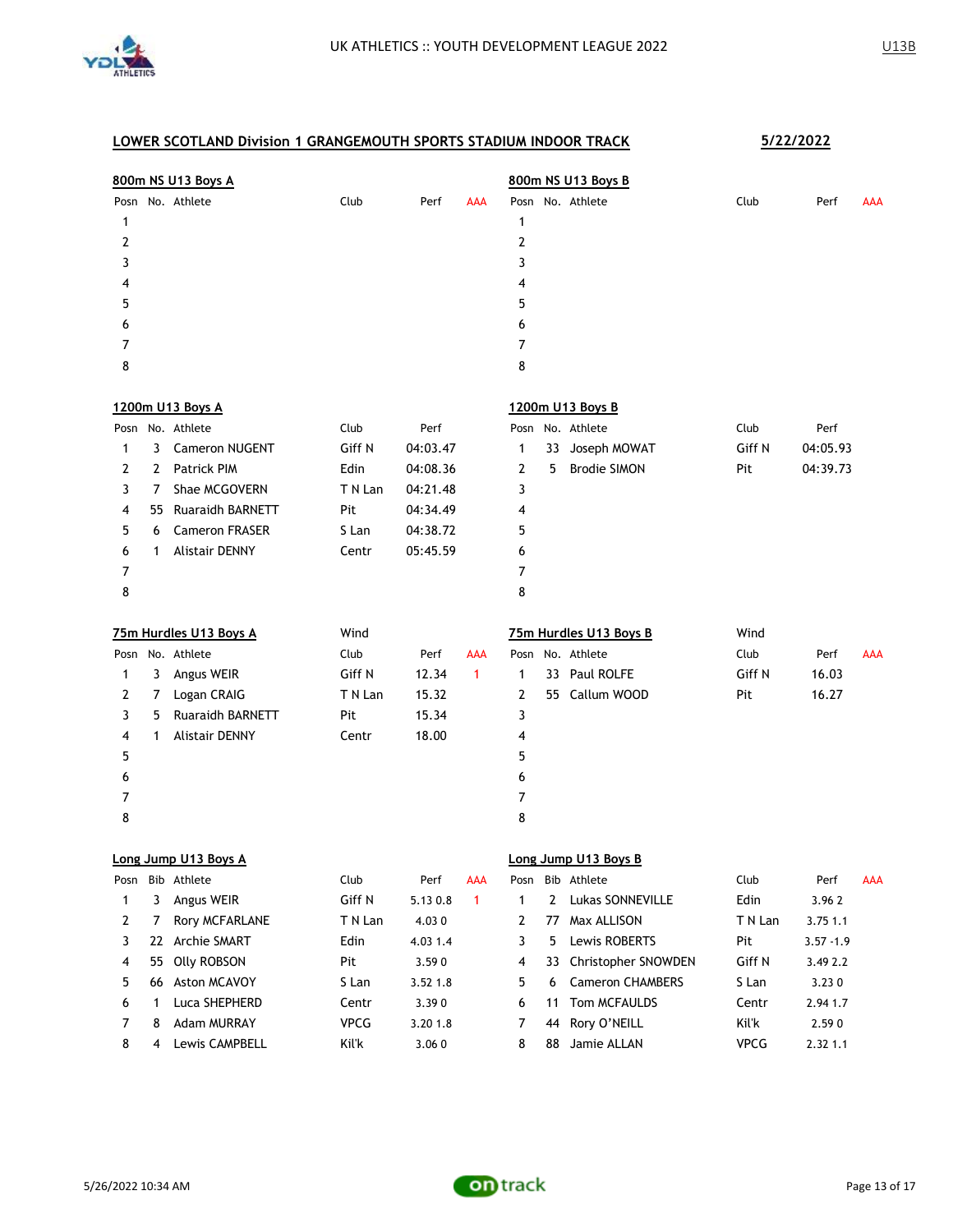

|      | High Jump U13 Boys A |                   |         |      |            | High Jump U13 Boys B |     |                |       |      |            |  |  |
|------|----------------------|-------------------|---------|------|------------|----------------------|-----|----------------|-------|------|------------|--|--|
| Posn |                      | Bib Athlete       | Club    | Perf | <b>AAA</b> | Posn                 |     | Bib Athlete    | Club  | Perf | <b>AAA</b> |  |  |
|      | 6                    | Jack DUFFIN       | S Lan   | 1.35 |            |                      |     | 55 Callum WOOD | Pit   | 1.25 |            |  |  |
|      | 5.                   | Ruaraidh BARNETT  | Pit     | 1.25 |            |                      | -66 |                | S Lan | 1.20 |            |  |  |
|      |                      | Lukas SONNEVILLE  | Edin    | 1.20 |            |                      |     |                |       |      |            |  |  |
| 4    | 4                    | Callum O'NEILL    | Kil'k   | 1.10 |            |                      |     |                |       |      |            |  |  |
| 5.   |                      | Christopher SMYTH | T N Lan | 1.05 |            |                      |     |                |       |      |            |  |  |

|      | Shot U13 Boys A |                       |         |      |     |      |    | Shot U13 Boys B |        |      |            |
|------|-----------------|-----------------------|---------|------|-----|------|----|-----------------|--------|------|------------|
| Posn |                 | Bib Athlete           | Club    | Perf | AAA | Posn |    | Bib Athlete     | Club   | Perf | <b>AAA</b> |
|      | 5.              | Murray ROBB           | Pit     | 8.35 | 3   |      | 4  | Ethan GORDON    | Kil'k  | 6.30 |            |
| 2    | 6               | Jack DUFFIN           | S Lan   | 7.75 | 4   | 2    | 55 | Michael MASSEY  | Pit    | 5.46 |            |
| 3    | 3               | Alistair GEAR         | Giff N  | 6.96 |     | 3    | 33 | Charlie GEAR    | Giff N | 5.28 |            |
| 4    | 44              | Lachlan MCNICOL       | Kil'k   | 6.36 |     | 4    | 2  | Dylan TURTON    | Edin   | 5.02 |            |
| 5.   | 22              | <b>Ben SUTHERLAND</b> | Edin    | 5.78 |     | 5    | 66 | Luke EVANS      | S Lan  | 4.56 |            |
| 6    | 77              | Alex ORMISTON         | T N Lan | 4.58 |     | 6    |    |                 |        |      |            |
|      |                 |                       |         |      |     | 7    |    |                 |        |      |            |
| 8    |                 |                       |         |      |     | 8    |    |                 |        |      |            |

|      | Javelin U13 Boys A |                    |         |       |            | Javelin U13 Boys B |     |                 |         |       |            |  |
|------|--------------------|--------------------|---------|-------|------------|--------------------|-----|-----------------|---------|-------|------------|--|
| Posn |                    | Bib Athlete        | Club    | Perf  | <b>AAA</b> | Posn               |     | Bib Athlete     | Club    | Perf  | <b>AAA</b> |  |
| 1.   |                    | Rory MCFARLANE     | T N Lan | 29.66 | 2          |                    | 33  | Charlie GEAR    | Giff N  | 14.69 |            |  |
|      | 6                  | <b>Jack DUFFIN</b> | S Lan   | 27.44 | 3.         | 2                  | 22  | Ben SUTHERLAND  | Edin    | 13.49 |            |  |
|      | 3                  | Alistair GEAR      | Giff N  | 21.27 |            | 3                  | 44  | Lachlan MCNICOL | Kil'k   | 12.25 |            |  |
| 4    | 4                  | Lewis CAMPBELL     | Kil'k   | 19.65 |            | 4                  | 55. | Lewis ROBERTS   | Pit     | 8.89  |            |  |
| 5.   |                    | <b>Patrick PIM</b> | Edin    | 15.52 |            | 5.                 | 66  | Heath KEY       | S Lan   | 8.50  |            |  |
| 6    | 5.                 | Murray ROBB        | Pit     | 14.09 |            | 6                  | 77  | Logan CRAIG     | T N Lan | 4.17  |            |  |
|      |                    |                    |         |       |            |                    |     |                 |         |       |            |  |
| 8    |                    |                    |         |       |            | 8                  |     |                 |         |       |            |  |

#### **4 x 100m U13 Boys A**

|   |    | Posn No. Runners                                               | Club    | Perf  |
|---|----|----------------------------------------------------------------|---------|-------|
|   | 3  | Angus WEIR, Ayden BEARD, Christopher SNOWDEN, Alistair GEAR    | Giff N  | 56.76 |
|   |    | 6 Cameron CHAMBERS, Jack DUFFIN, Aston MCAVOY, Luke EVANS      | S Lan   | 57.56 |
|   |    | Shae MCGOVERN, Rory MCFARLANE, Logan CRAIG, Daniel DWYER       | T N Lan | 58.26 |
| 4 | 2  | Andrew LEIGHTON, Archie SMART, Lukas SONNEVILLE, Patrick PIM   | Edin    | 58.95 |
|   | 5. | Lewis ROBERTS, Olly ROBSON, Callum WOOD, Ruaraidh BARNETT, , , | Pit     | 61.11 |
| 6 | 4  | Callum O'NEILL, Lewis CAMPBELL, Mason WYPER, Ethan GORDON, , , | Kil'k   | 68.16 |
|   |    |                                                                |         |       |

- 
- 

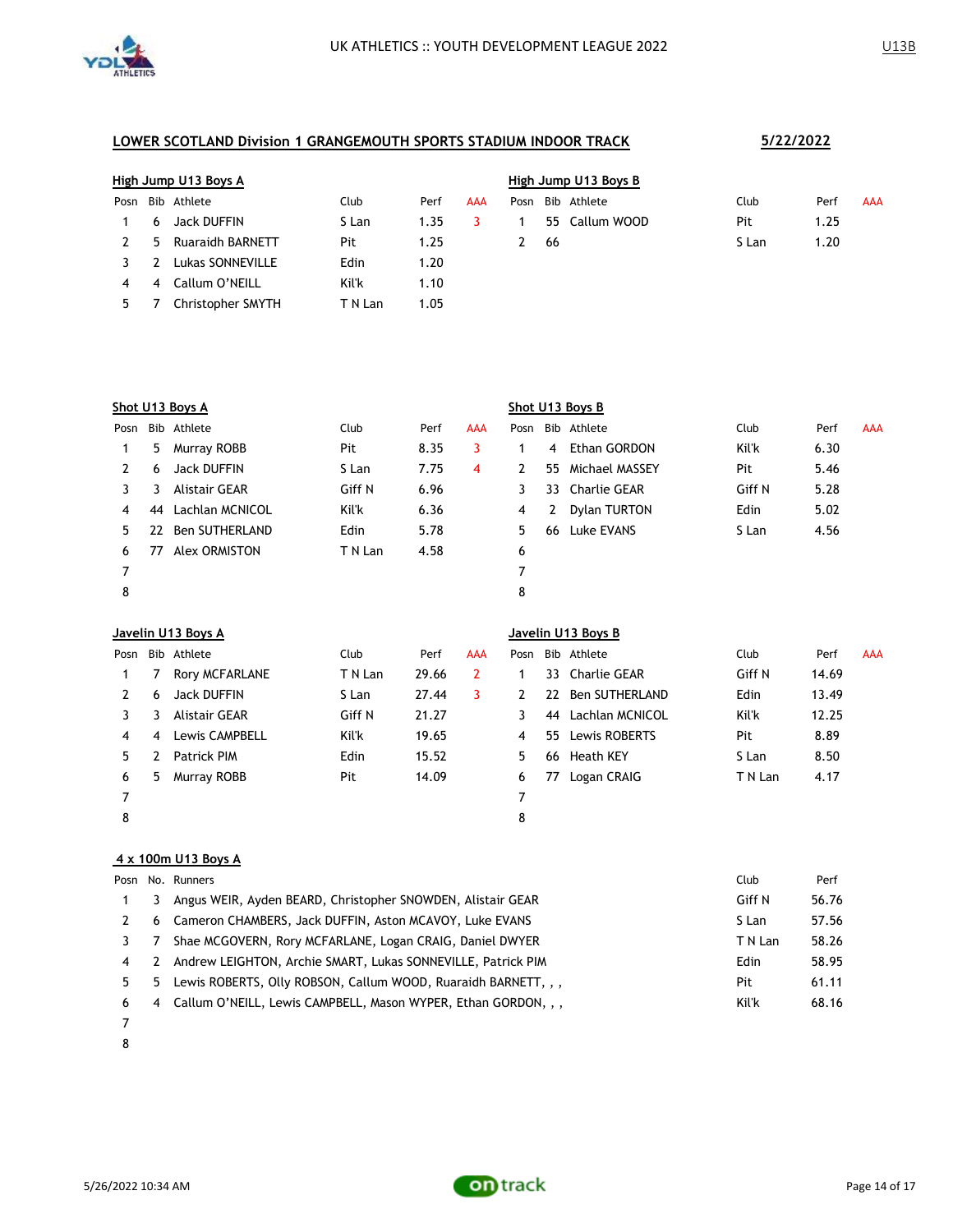

|      |   | <b>75m U13 Girls A</b> | Wind        | 3.6   |            | 75m U13 Girls B                     | Wind        | 2.7   |            |
|------|---|------------------------|-------------|-------|------------|-------------------------------------|-------------|-------|------------|
| Posn |   | No. Athlete            | Club        | Perf  | <b>AAA</b> | Posn No. Athlete                    | Club        | Perf  | AAA        |
| 1    | 5 | Mia FAIRWEATHER        | Pit         | 10.20 | 1          | Emily ALLISON<br>77<br>1            | T N Lan     | 10.66 | 3          |
| 2    | 4 | Cara MONACHELLO        | Kil'k       | 10.25 | 1          | Mackenzie MCHOLM<br>2<br>66         | S Lan       | 10.76 | 3          |
| 3    | 2 | Rinnah zoe AJALA       | Edin        | 10.51 | 2          | Lana MAPARA<br>22<br>3              | Edin        | 10.78 | 3          |
| 4    | 1 | <b>Emily STANFORD</b>  | Centr       | 10.52 | 2          | <b>Beth GLADSTON</b><br>4<br>44     | Kil'k       | 11.00 | 4          |
| 5    | 8 | <b>Bella GRAY</b>      | <b>VPCG</b> | 10.65 | 3          | Faye ALLAN<br>5<br>55               | Pit         | 11.11 | 4          |
| 6    | 7 | Enya DORAN             | T N Lan     | 10.72 | 3          | <b>Charlotte MALCOLM</b><br>6<br>33 | Giff N      | 11.16 | 4          |
| 7    | 3 | <b>Beatrice NAIRNE</b> | Giff N      | 10.75 | 3          | Sophie CHALMERS<br>7<br>88          | <b>VPCG</b> | 11.35 |            |
| 8    | 6 | Olivia DAVIDSON        | S Lan       | 10.94 | 4          | 8<br>Katie HONEYMAN<br>11           | Centr       | 11.46 |            |
|      |   | 75m NS U13 Girls A     | Wind        |       |            | 75m NS U13 Girls B                  | Wind        |       |            |
|      |   | Posn No. Athlete       | Club        | Perf  | <b>AAA</b> | Posn No. Athlete                    | Club        | Perf  | <b>AAA</b> |
| 1    |   |                        |             |       |            | 1                                   |             |       |            |
| 2    |   |                        |             |       |            | 2                                   |             |       |            |
| 3    |   |                        |             |       |            | 3                                   |             |       |            |
| 4    |   |                        |             |       |            | 4                                   |             |       |            |
| 5    |   |                        |             |       |            | 5                                   |             |       |            |
| 6    |   |                        |             |       |            | 6                                   |             |       |            |
| 7    |   |                        |             |       |            | 7                                   |             |       |            |
| 8    |   |                        |             |       |            | 8                                   |             |       |            |
|      |   | 150m U13 Girls A       | Wind        | 00.70 |            | 150m U13 Girls B                    | Wind        | 00.10 |            |
|      |   | Posn No. Athlete       | Club        | Perf  | <b>AAA</b> | Posn No. Athlete                    | Club        | Perf  | <b>AAA</b> |

| Posn |    | No. Athlete             | Club        | Perf  | AAA |    |    | Posn No. Athlete  | Club        | Perf  | <b>AAA</b> |
|------|----|-------------------------|-------------|-------|-----|----|----|-------------------|-------------|-------|------------|
|      | 5. | Mia FAIRWEATHER         | Pit         | 20.26 |     |    | 88 | Rebecca DIGGER    | <b>VPCG</b> | 21.59 | 4          |
|      |    | 4 Cara MONACHELLO       | Kil'k       | 20.57 |     | 2  |    | 33 Chloe FERGUSON | Giff N      | 22.01 | 4          |
|      |    | <b>Emily STANFORD</b>   | Centr       | 20.95 |     |    | 44 | Eilidh COOKE      | Kil'k       | 22.11 | 4          |
| 4    | 8  | Bella GRAY              | <b>VPCG</b> | 21.23 |     | 4  |    | 55 Isla GOURLEY   | Pit         | 22.45 |            |
| 5.   | 3  | <b>Beatrice NAIRNE</b>  | Giff N      | 21.54 |     | 5. |    | 66 Cara MURPHY    | S Lan       | 22.52 |            |
| 6.   |    | Rinnah zoe AJALA        | Edin        | 21.56 |     | 6  |    | 22 Ellie O'CONNOR | Edin        | 22.80 |            |
|      | 6  | Olivia DAVIDSON         | S Lan       | 22.14 |     |    | 77 | Sophia PHILLIPS   | T N Lan     | 22.86 |            |
| 8    |    | <b>Viktoria TENNANT</b> | T N Lan     | 22.18 |     | 8  | 11 | Ava MCNICHOLL     | Centr       | 24.88 |            |

|      | 800m U13 Girls A |                       |             |          |            |   | 800m U13 Girls B |                   |             |          |            |  |  |  |
|------|------------------|-----------------------|-------------|----------|------------|---|------------------|-------------------|-------------|----------|------------|--|--|--|
| Posn |                  | No. Athlete           | Club        | Perf     | <b>AAA</b> |   |                  | Posn No. Athlete  | Club        | Perf     | <b>AAA</b> |  |  |  |
|      | 5.               | Isla GOURLEY          | Pit         | 02:23.79 |            |   |                  | 88 Freya MATHESON | <b>VPCG</b> | 02:39.64 | 4          |  |  |  |
|      | 8                | <b>Autumn HUNTER</b>  | <b>VPCG</b> | 02:25.44 |            | 2 |                  | 66 Zoe MULHOLLAND | S Lan       | 02:46.63 |            |  |  |  |
| 3    |                  | Emily STANFORD        | Centr       | 02:29.36 |            | 3 | 33               | April MACAULAY    | Giff N      | 02:48.60 |            |  |  |  |
| 4    |                  | Dionne MAGUINESS      | T N Lan     | 02:33.13 |            | 4 | 55               | Agnes LISTER      | Pit         | 02:48.80 |            |  |  |  |
| 5.   |                  | Eilidh CALDOW         | Giff N      | 02:33.39 | - 3        | 5 | 77               | Kady WOOD         | T N Lan     | 02:55.85 |            |  |  |  |
| 6    | 6                | Olivia INGLIS         | S Lan       | 02:35.03 | -3         | 6 | 11               | Emily WATKIN      | Centr       | 03:04.35 |            |  |  |  |
|      |                  | Matilda JAMIESON      | Edin        | 02:35.24 | 3          |   | 22.              | Juno TAYLOR       | Edin        | 03:11.35 |            |  |  |  |
| 8    | 4                | <b>Bethan MCGAREY</b> | Kil'k       | 03:15.13 |            | 8 |                  |                   |             |          |            |  |  |  |

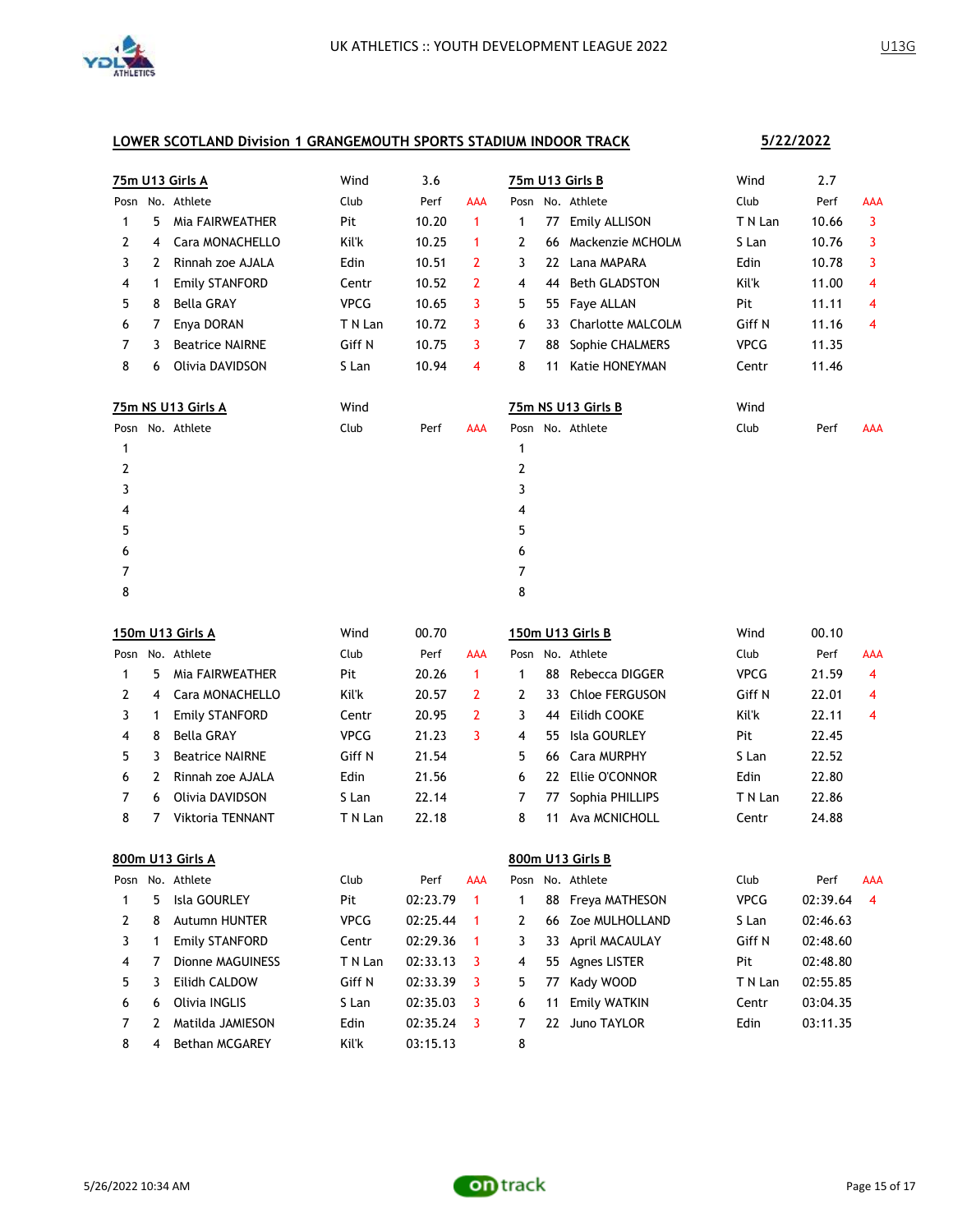

|      |    | 800m NS U13 Girls A     |              |              |     |      |    | 800m NS U13 Girls B     |             |              |     |
|------|----|-------------------------|--------------|--------------|-----|------|----|-------------------------|-------------|--------------|-----|
|      |    | Posn No. Athlete        | Club         | Perf         | AAA |      |    | Posn No. Athlete        | Club        | Perf         | AAA |
| 1    |    |                         |              |              |     | 1    |    |                         |             |              |     |
| 2    |    |                         |              |              |     | 2    |    |                         |             |              |     |
| 3    |    |                         |              |              |     | 3    |    |                         |             |              |     |
| 4    |    |                         |              |              |     | 4    |    |                         |             |              |     |
| 5    |    |                         |              |              |     | 5    |    |                         |             |              |     |
| 6    |    |                         |              |              |     | 6    |    |                         |             |              |     |
| 7    |    |                         |              |              |     | 7    |    |                         |             |              |     |
| 8    |    |                         |              |              |     | 8    |    |                         |             |              |     |
|      |    | 1200m U13 Girls A       |              |              |     |      |    | 1200m U13 Girls B       |             |              |     |
|      |    | Posn No. Athlete        | Club         | Perf         | AAA |      |    | Posn No. Athlete        | Club        | Perf         | AAA |
| 1    | 8  | Anna ROSS               | <b>VPCG</b>  | 04:12.58     | 4   | 1    |    | 33 Eve WILKINSON        | Giff N      | 04:26.24     |     |
| 2    | 3  | Millie BOOTHMAN         | Giff N       | 04:13.44     | 4   | 2    | 77 | Amelia BRYDEN           | T N Lan     | 04:54.13     |     |
| 3    | 1  | Chloe BOYLE             | Centr        | 04:30.75     |     | 3    |    | 22 Venus TARSIA         | Edin        | 04:59.11     |     |
| 4    | 6  | <b>Isla CAMERON</b>     | S Lan        | 04:44.30     |     | 4    | 11 | Jessica WALKER          | Centr       | 05:12.11     |     |
| 5    | 5  | Pearson OLIVIA          | Pit          | 04:48.69     |     | 5    | 55 | Zara WEBSTER            | Pit         | 05:12.93     |     |
| 6    | 2  | Stella CRAWFORD         | Edin         | 04:49.21     |     | 6    |    |                         |             |              |     |
| 7    | 7  | Ailsa QUEEN             | T N Lan      | 04:52.25     |     | 7    |    |                         |             |              |     |
| 8    |    |                         |              |              |     | 8    |    |                         |             |              |     |
|      |    |                         |              |              |     |      |    |                         |             |              |     |
|      |    | 70m Hurdles U13 Girls A | Wind         | $-1.6$       |     |      |    | 70m Hurdles U13 Girls B | Wind        |              |     |
|      |    | Posn No. Athlete        | Club         | Perf         | AAA |      |    | Posn No. Athlete        | Club        | Perf         | AAA |
| 1    | 7  | Leanna ELLIOT           | T N Lan      | 12.16        | 2   | 1    |    | 44 Eilidh COOKE         | Kil'k       | 13.34        |     |
| 2    | 4  | <b>Beth GLADSTON</b>    | <b>Kil'k</b> | 12.78        | 4   | 2    | 77 | Enya DORAN              | T N Lan     | 13.49        |     |
| 3    | 6  | Eilidh CAMERON          | S Lan        | 13.52        |     | 3    | 33 | Charlotte MALCOLM       | Giff N      | 13.54        |     |
| 4    | 5. | <b>Agnes LISTER</b>     | Pit          | 13.83        |     | 4    | 88 | <b>Lilly CAIG</b>       | <b>VPCG</b> | 14.34        |     |
| 5    | 2  | Isla DUNCAN             | Edin         | 14.38        |     | 5    |    | 22 Amelia COOPER        | Edin        | 14.68        |     |
| 6    | 8  | Sophie CHALMERS         | <b>VPCG</b>  | 14.60        |     | 6    |    | 55 Pearson OLIVIA       | Pit         | 16.24        |     |
| 7    | 3  | <b>Anna HAWTHORNE</b>   | Giff N       | 15.57        |     | 7    |    |                         |             |              |     |
| 8    | 1  | Alexandra MONTGOMERY    | Centr        | 21.21        |     | 8    |    |                         |             |              |     |
|      |    | Long Jump U13 Girls A   |              |              |     |      |    | Long Jump U13 Girls B   |             |              |     |
| Posn |    | Bib Athlete             | Club         | Perf         | AAA | Posn |    | Bib Athlete             | Club        | Perf         | AAA |
| 1    | 77 | Enya DORAN              | T N Lan      | $4.15 - 1.6$ | 4   | 1    | 7  | Leanna ELLIOT           | T N Lan     | $4.09 - 1.4$ | 4   |
| 2    | 88 | Caitlin ALLAN           | <b>VPCG</b>  | $4.04 - 1.7$ | 4   | 2    | 4  | Eilidh COOKE            | Kil'k       | $3.94 - 0.1$ |     |
| 3    | 44 | <b>Beth GLADSTON</b>    | Kil'k        | $4.0 - 1.5$  | 4   | 3    | 22 | Lana MAPARA             | Edin        | $3.73 - 1.9$ |     |
| 4    | 6  | Mackenzie MCHOLM        | S Lan        | 3.97 1.7     | 4   | 4    | 8  | Lilly CAIG              | <b>VPCG</b> | 3.44 0.1     |     |
| 5    | 5  | Faye ALLAN              | Pit          | 3.850        |     | 5    | 66 | Amilee HILL             | S Lan       | 3.39 1.3     |     |
| 6    | 2  | Ellie O'CONNOR          | Edin         | 3.80 0.2     |     | 6    | 33 | <b>Holly SIMPSON</b>    | Giff N      | $3.12 - 1.6$ |     |
| 7    | 3  | Cara HERON              | Giff N       | $3.66 - 0.9$ |     | 7    | 55 | Pearson OLIVIA          | Pit         | 2.86 1.1     |     |